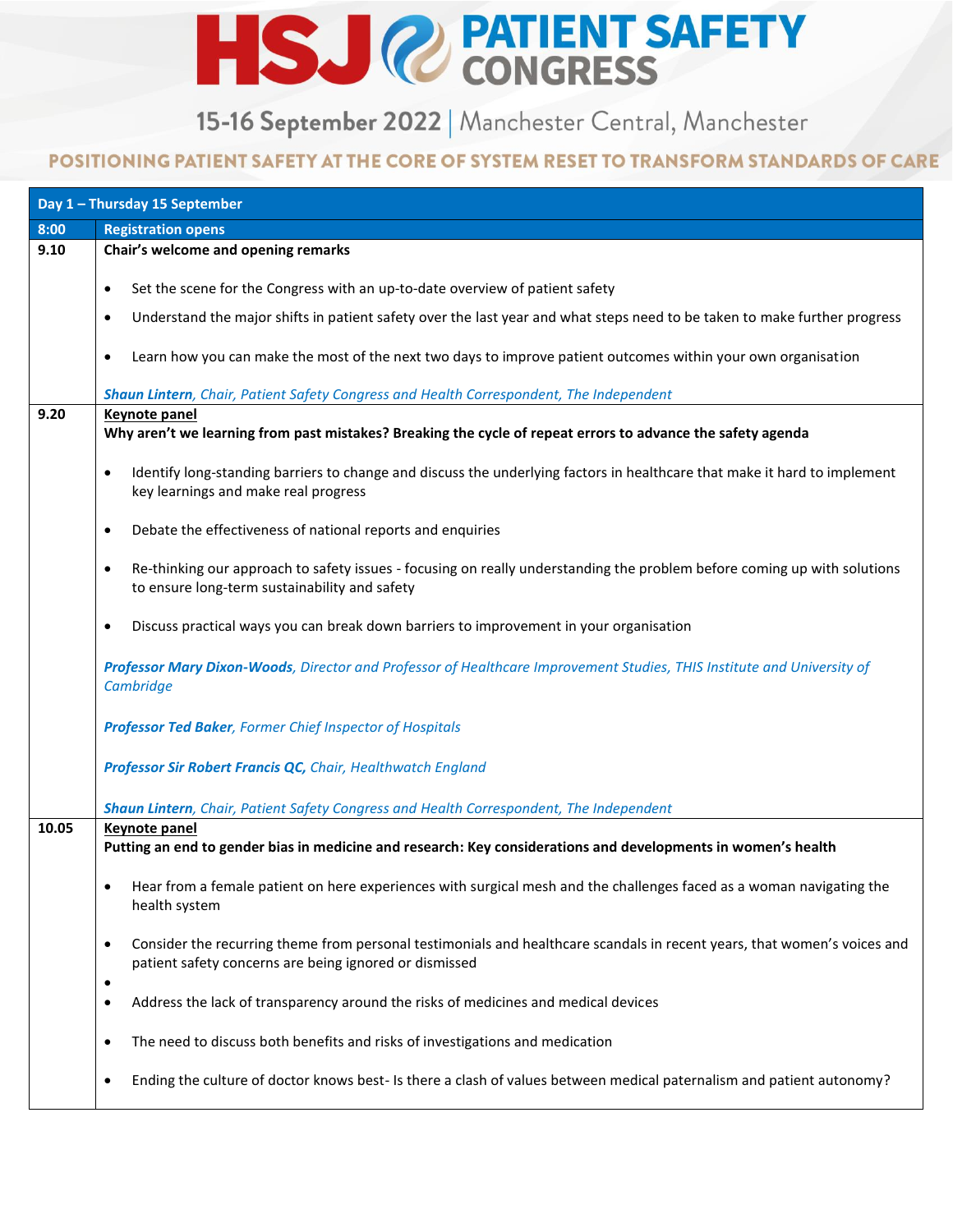|       | Professor Marian Knight, Professor of Maternal and Child Population Health, University of Oxford<br>Shaun Lintern, Chair, Patient Safety Congress and Health Correspondent, The Independent                                                                                                                                                                         |                                                                                                                                                                                                                                                                                                                                                                                      |                                                                                                                                                                                                                                                                                                                                                    |                                                                                                                                                                                                                                                                                                                                                         |                                                                                                                                                                                                                                                                                                                                                                                   |  |  |
|-------|---------------------------------------------------------------------------------------------------------------------------------------------------------------------------------------------------------------------------------------------------------------------------------------------------------------------------------------------------------------------|--------------------------------------------------------------------------------------------------------------------------------------------------------------------------------------------------------------------------------------------------------------------------------------------------------------------------------------------------------------------------------------|----------------------------------------------------------------------------------------------------------------------------------------------------------------------------------------------------------------------------------------------------------------------------------------------------------------------------------------------------|---------------------------------------------------------------------------------------------------------------------------------------------------------------------------------------------------------------------------------------------------------------------------------------------------------------------------------------------------------|-----------------------------------------------------------------------------------------------------------------------------------------------------------------------------------------------------------------------------------------------------------------------------------------------------------------------------------------------------------------------------------|--|--|
| 10.45 |                                                                                                                                                                                                                                                                                                                                                                     |                                                                                                                                                                                                                                                                                                                                                                                      |                                                                                                                                                                                                                                                                                                                                                    |                                                                                                                                                                                                                                                                                                                                                         |                                                                                                                                                                                                                                                                                                                                                                                   |  |  |
|       | <b>Meet our Partners / Refreshment break</b><br>Head over to the Exhibition Hall to catch up with our partners and find out what solutions they can offer to help meet your<br>patient safety challenges. Tea, coffee and refreshments available.<br><b>Outpatients' department</b><br>This is an opportunity for you to meet the speakers and ask your questions   |                                                                                                                                                                                                                                                                                                                                                                                      |                                                                                                                                                                                                                                                                                                                                                    |                                                                                                                                                                                                                                                                                                                                                         |                                                                                                                                                                                                                                                                                                                                                                                   |  |  |
|       | <b>Building a safe culture</b>                                                                                                                                                                                                                                                                                                                                      | <b>Human factors</b>                                                                                                                                                                                                                                                                                                                                                                 | Patient safety in non-                                                                                                                                                                                                                                                                                                                             | <b>Patient and family</b>                                                                                                                                                                                                                                                                                                                               | <b>Supporting our</b>                                                                                                                                                                                                                                                                                                                                                             |  |  |
|       | <b>Chaired by Professor</b><br><b>Murray Anderson-</b><br><b>Wallace, Visiting</b><br>Professor, Health<br><b>Systems Innovation Lab</b><br><b>London South Bank</b><br><b>University</b>                                                                                                                                                                           | <b>Chaired by Martin</b><br><b>Bromiley OBE,</b><br>Founder, Clinical<br><b>Human Factors Group</b><br>and Professor Chris<br>Frerk, Chair, Clinical<br><b>Human Factors Group</b><br><b>In association with BD</b><br>BD                                                                                                                                                            | acute settings                                                                                                                                                                                                                                                                                                                                     | engagement<br><b>Chaired by Rachel</b><br>Power, Chef Executive,<br><b>The Patients</b><br><b>Association</b>                                                                                                                                                                                                                                           | workforce<br><b>Chaired by Annabelle</b><br><b>Collins, Senior</b><br>Correspondent, HSJ                                                                                                                                                                                                                                                                                          |  |  |
| 11.30 | <b>Humanising harm:</b>                                                                                                                                                                                                                                                                                                                                             | <b>Human factors</b>                                                                                                                                                                                                                                                                                                                                                                 | <b>Restart a Heart:</b>                                                                                                                                                                                                                                                                                                                            | Assessing quality of                                                                                                                                                                                                                                                                                                                                    | <b>Behind the brave face:</b>                                                                                                                                                                                                                                                                                                                                                     |  |  |
|       | Using a restorative<br>approach to heal and<br>learn from adverse<br>events                                                                                                                                                                                                                                                                                         | challenges for the safe<br>use of artificial<br>intelligence in patient<br>care                                                                                                                                                                                                                                                                                                      | <b>Optimising survival</b><br>rates through rapid<br>response to out-of-<br>hospital cardiac<br>arrests                                                                                                                                                                                                                                            | care in the home:<br><b>Ensuring patients and</b><br>families have the tools<br>to safely self-manage                                                                                                                                                                                                                                                   | <b>Normalising human</b><br>emotions at work and<br>coping with the ups<br>and downs                                                                                                                                                                                                                                                                                              |  |  |
|       | Explore how<br>$\bullet$<br>current<br>investigative<br>responses can<br>increase harm for<br>all those affected,<br>by neglecting to<br>respond to the<br>human impacts<br>Understand how<br>$\bullet$<br>the risk of harm<br>can be reduced if<br>investigations<br>respond to the<br>need for healing<br>alongside system<br>learning (with the<br>former having | Learn about the<br>$\bullet$<br>incorporation of<br>Al-supported<br>services in clinical<br>practice and the<br>benefits it has on<br>patient care<br>Find out what<br>$\bullet$<br>human factors<br>challenges are<br>likely to emerge<br>with the<br>collaboration of<br>humans and AI in<br>clinical processes<br>Finding the right<br>$\bullet$<br>balance between<br>humans and | Hear directly from<br>$\bullet$<br>an athlete who<br>suffered a cardiac<br>arrest and how the<br>immediate<br>response from<br>medical staff<br>saved his life<br>Gain insight into<br>$\bullet$<br>the National<br>Confidential<br>Enquiry into<br><b>Patient Outcome</b><br>and Death<br>(NCEPOD)<br>Learn about a<br>$\bullet$<br>clinician-led | How covid-19 has<br>$\bullet$<br>challenged percep<br>tions around what<br>patients can<br>or should<br>$do - causing$<br>a major shift<br>towards self-<br>management at<br>home<br>Assess the<br>$\bullet$<br>situational<br>variables that<br>could present risks<br>to patients<br>Understand the<br>$\bullet$<br>type of training<br>and resources | Hear about<br>$\bullet$<br>research carried<br>out on staff<br>wellbeing and<br>what the results<br>show about staff<br>experiencing<br>conflicting<br>emotions due to<br>not being able to<br>achieve<br>consistently high<br>standards of care<br>It's ok not to be<br>$\bullet$<br>ok: Creating an<br>environment that<br>reassures staff<br>when feeling low<br>or distressed |  |  |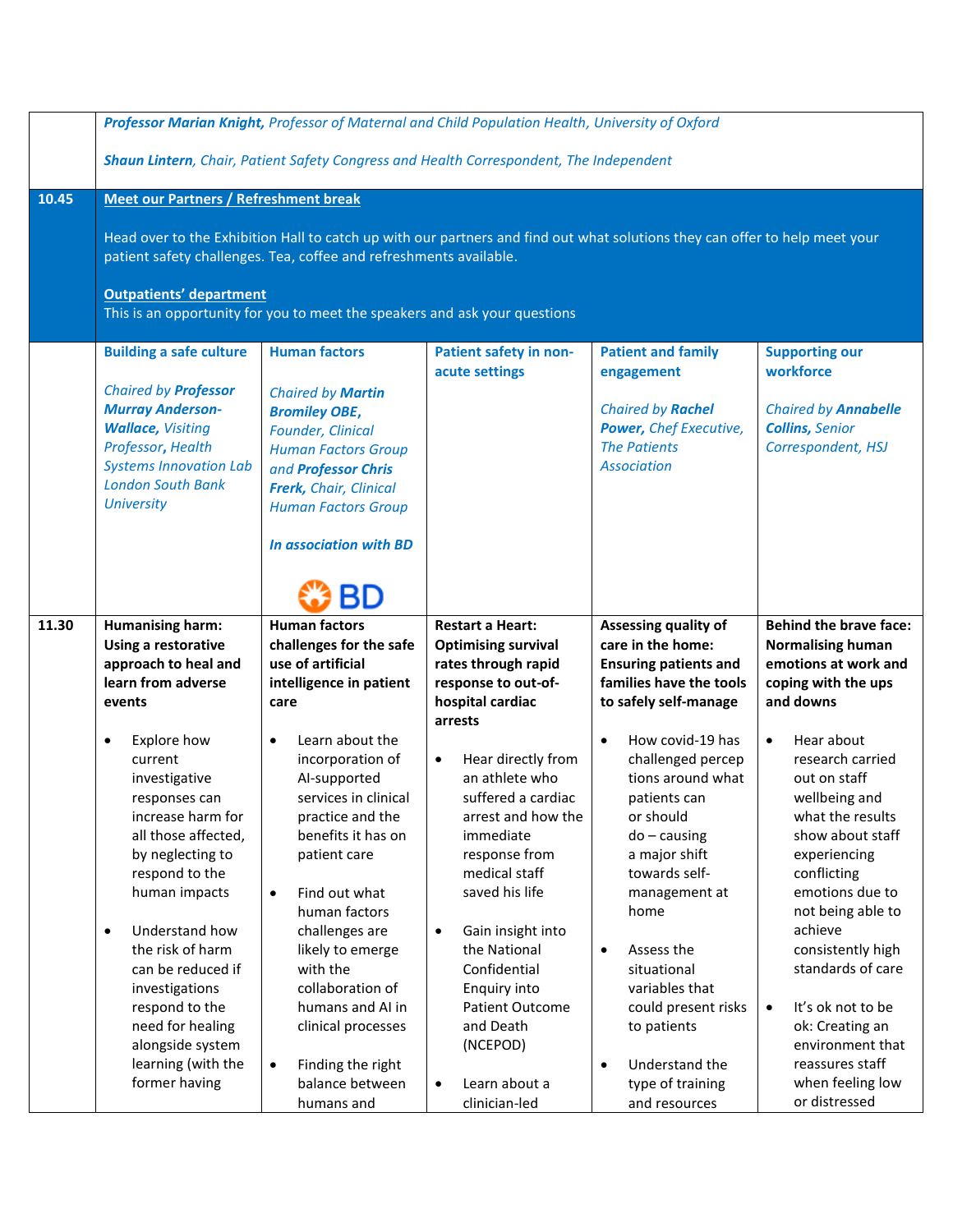|       | been consistently<br>neglected)<br>Debate why<br>$\bullet$<br>incident responses<br>should be<br>conceived within a<br>relational as well<br>as regulatory<br>framework and<br>how this can<br>radically shift the<br>focus, conduct and<br>outcomes of<br>patient safety<br>investigations<br>Identify the<br>$\bullet$<br>preconditions and<br>mechanisms that<br>enable the success<br>of restorative<br>approaches in<br>global health<br>systems | technology to<br>avoid over-<br>reliance on<br>automation which<br>can lead to errors<br><b>In association with BD</b>                                                                                                                                       | quality<br>improvement<br>initiative around<br>prompt CPR to<br>improve patient<br>outcomes<br>Join a practical<br>$\bullet$<br>workshop on CPR<br>training across the<br>2-day Congress to<br>learn how to<br>respond in life-<br>threating<br>situations<br>Dr Alison Tavaré,<br>Clinical Lead,<br>NHS@Home SW and<br><b>Primary Care Clinical</b><br>Lead, West of England<br><b>Academic Health</b><br><b>Science Network</b><br><b>Marisa Mason, Chief</b><br>Executive, NCEPOD<br><b>Professor Andy Lockey,</b><br><b>President of</b><br><b>Resuscitation Council</b> | required for<br>patients, families<br>and clinicians to<br>effectively identify<br>and prevent<br>potential risks in<br>the home<br>Hear examples of<br>$\bullet$<br>tools and training<br>available that<br>enhance safety in<br>the home<br><b>Jono Broad,</b><br><b>Senior Manager for Co-</b><br><b>Production and Patient</b><br><b>Experience, Lead for</b><br>the Integrated<br><b>Personalised Care</b><br>Team, South West<br><b>Regional Team,</b><br><b>NHS England and NHS</b><br><b>Improvement</b> | Practical advice<br>$\bullet$<br>and steps you can<br>take related to<br>psychological first<br>aid to understand<br>what's really going<br>on under the<br>'brave face'<br>Current trends<br>$\bullet$<br>around wellbeing<br>- what does the<br>data show and<br>where do we go<br>from here?<br><b>Maria Paviour,</b><br>Occupational<br>Neuropsychologist,<br><b>Author and Founder of</b><br><b>Wellbeing with Cari</b><br>and the NeuChem<br><b>Coaching Model</b> |
|-------|-------------------------------------------------------------------------------------------------------------------------------------------------------------------------------------------------------------------------------------------------------------------------------------------------------------------------------------------------------------------------------------------------------------------------------------------------------|--------------------------------------------------------------------------------------------------------------------------------------------------------------------------------------------------------------------------------------------------------------|------------------------------------------------------------------------------------------------------------------------------------------------------------------------------------------------------------------------------------------------------------------------------------------------------------------------------------------------------------------------------------------------------------------------------------------------------------------------------------------------------------------------------------------------------------------------------|------------------------------------------------------------------------------------------------------------------------------------------------------------------------------------------------------------------------------------------------------------------------------------------------------------------------------------------------------------------------------------------------------------------------------------------------------------------------------------------------------------------|--------------------------------------------------------------------------------------------------------------------------------------------------------------------------------------------------------------------------------------------------------------------------------------------------------------------------------------------------------------------------------------------------------------------------------------------------------------------------|
|       |                                                                                                                                                                                                                                                                                                                                                                                                                                                       |                                                                                                                                                                                                                                                              | UK                                                                                                                                                                                                                                                                                                                                                                                                                                                                                                                                                                           |                                                                                                                                                                                                                                                                                                                                                                                                                                                                                                                  |                                                                                                                                                                                                                                                                                                                                                                                                                                                                          |
| 12.20 | Time to move between sessions                                                                                                                                                                                                                                                                                                                                                                                                                         |                                                                                                                                                                                                                                                              |                                                                                                                                                                                                                                                                                                                                                                                                                                                                                                                                                                              |                                                                                                                                                                                                                                                                                                                                                                                                                                                                                                                  |                                                                                                                                                                                                                                                                                                                                                                                                                                                                          |
| 12.25 | Rooting out racism<br>from organisational<br>cultures to enable<br>progress on healthcare<br>staff inequities                                                                                                                                                                                                                                                                                                                                         | <b>Examining errors that</b><br>contribute to death or<br>serious harm: A<br>human factors<br>perspective                                                                                                                                                    | <b>Achieving true</b><br>integration: Valuable<br>lessons from mature<br>integrated care<br>systems outside<br><b>England</b>                                                                                                                                                                                                                                                                                                                                                                                                                                                | What does true co-<br>production look like?<br>The impact of patient<br>input and involvement<br>on quality<br>improvement                                                                                                                                                                                                                                                                                                                                                                                       | Beds, backlog and<br>bureaucracy: Aligning<br>national strategies<br>with local realities for<br>a safe system reset                                                                                                                                                                                                                                                                                                                                                     |
|       | Discuss the findings of<br>the study which<br>conclude that tackling<br>staff inequalities is<br>marred by a culture of<br>racism embedded in<br>the NHS, which<br>sustains such<br>inequalities<br>Address reasons<br>$\bullet$<br>why we have<br>ended up with a<br>culture of high                                                                                                                                                                 | Hear about Beth's<br>$\bullet$<br>Story from Clare<br>Bowen, mother of<br>Bethany who died<br>during routine<br>surgery<br>How and why:<br>$\bullet$<br>Understand the<br>multiple human<br>factors and<br>medical errors<br>that lead to<br>Bethany's death | Take a closer look<br>$\bullet$<br>at the Scottish and<br>Welsh integrated<br>care models and<br>explore specific<br>lessons you can<br>take away from<br>their approaches<br>to partnership<br>working<br>How advanced<br>$\bullet$<br>levels of                                                                                                                                                                                                                                                                                                                            | Hear how the<br>$\bullet$<br>involvement of<br>patients helped<br>challenge trusts to<br>think differently<br>about safety<br>initiatives based<br>on their own<br>experience using<br>the health service<br>Discuss and share<br>$\bullet$<br>approaches you                                                                                                                                                                                                                                                    | Hear perspectives<br>$\bullet$<br>from frontline<br>clinicians on how<br>dealing with<br>continued service<br>disruption and<br>uncertainty is<br>impacting staff<br>and patient safety<br>Discuss and share<br>$\bullet$<br>practical<br>recommendations<br>for making patient                                                                                                                                                                                          |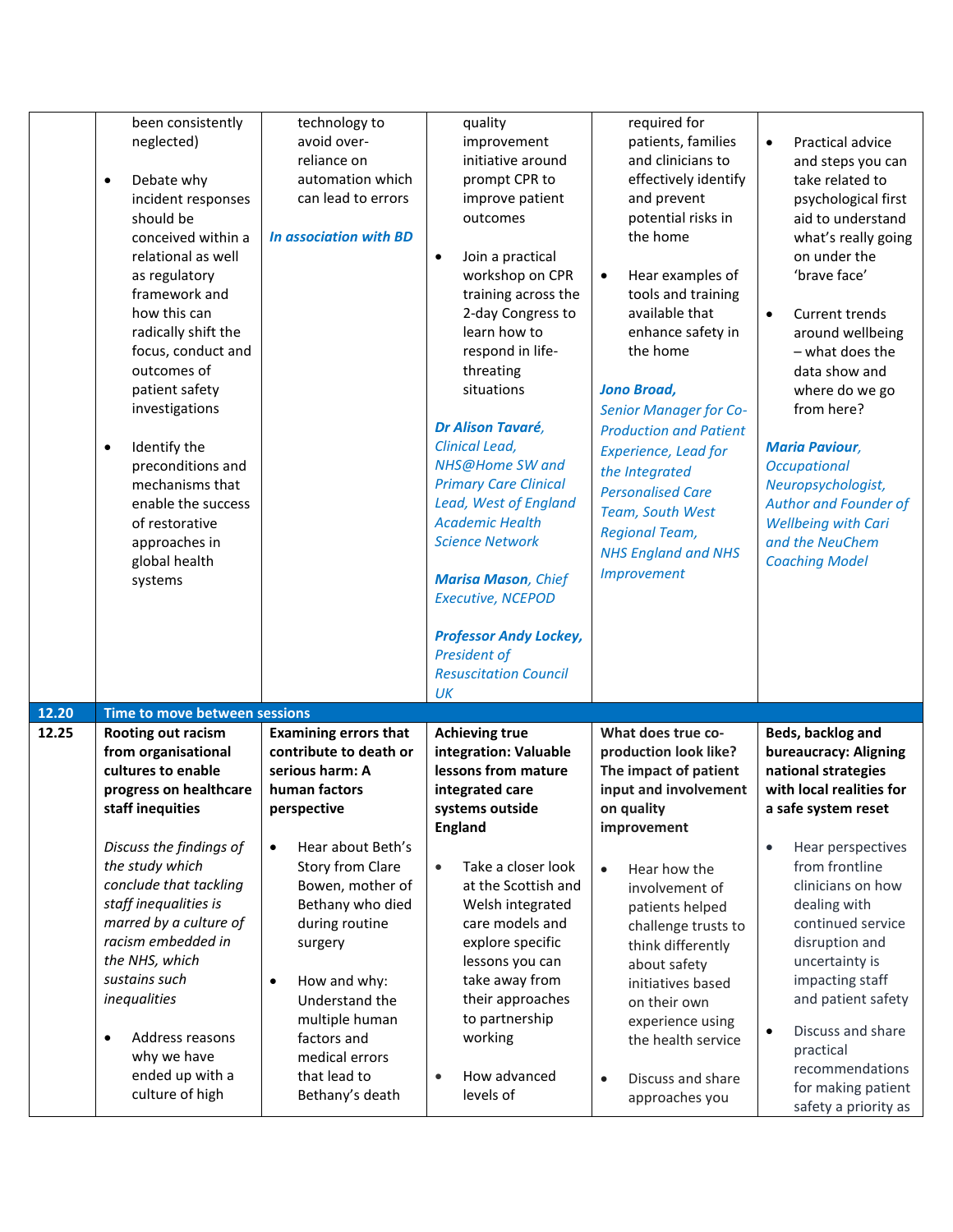| $\bullet$<br>٠ | diversity but low<br>inclusion for racial<br>and ethnic<br>minority<br>healthcare staff<br>Identify ways to<br>start breaking<br>down racist<br>structures in your<br>organisation that<br>are preventing<br>change and<br>progress<br>Take back<br>recommendations<br>and practical<br>actions you can<br>begin to<br>implement to<br>eliminate<br>inequalities in the<br>workplace | Hear perspectives<br>$\bullet$<br>from a trust CEO<br>on what the death<br>of a patient taught<br>him about human<br>factors<br>How to change<br>$\bullet$<br>defensive<br>organisational<br>behaviours, with<br>emphasis on<br>learning rather<br>than denial<br>Share strategies<br>$\bullet$<br>and examples to<br>ensure complete<br>transparency and<br>candour when<br>things go wrong to<br>achieve true<br>restorative justice<br>for families<br>involved<br>Take away<br>$\bullet$<br>strategies you can<br>implement to<br>reduce the<br>incidence of similar<br>errors<br><b>Clare Bowen, Patient</b><br>Representative and<br>Trustee, Clinical<br><b>Human Factors Group</b><br><b>Professor Joe Harrison,</b><br><b>Chief Executive, Milton</b><br><b>Keynes University</b><br><b>Hospital NHS</b><br><b>Foundation Trust</b> | integration<br>significantly<br>enhanced patient<br>safety, especially<br>against the<br>backdrop of covid-<br>19<br>Find out what<br>$\bullet$<br>initial challenges<br>these systems<br>faced when<br>starting their<br>integration<br>journey, as well as<br>key elements<br>required for ICSs<br>to succeed | can take to attract<br>patient partners,<br>and understand<br>what training,<br>support and<br>conditions are<br>required to enable<br>meaningful co-<br>production<br>Hear successful<br>$\bullet$<br>examples from<br>trusts that<br>involved patient<br>partners in QI<br>projects and<br>assess the positive<br>impact on patient<br>safety and staff<br>experience<br>Key takeaways:<br>$\bullet$<br>Take back<br>strategies to help<br>you involve<br>patients as<br>partners in your<br>work to help<br>shape and<br>influence<br>improvements in<br>your organisation<br><b>Deborah Tighe,</b><br>Partner Manager,<br><b>Leeds Teaching</b><br><b>Hospitals NHS Trust</b><br>Dr Anna Winfield,<br><b>Patient Safety &amp;</b><br><b>Quality Manager and</b><br><b>Specialty Doctor in</b><br><b>Elderly Medicine, Leeds</b><br><b>Teaching Hospitals</b><br><b>NHS Trust</b> | the systems<br>recovers<br>Share strategies<br>$\bullet$<br>and case studies<br>on how patients<br>and families can<br>be involved in<br>system redesign<br>led by clinicians |
|----------------|--------------------------------------------------------------------------------------------------------------------------------------------------------------------------------------------------------------------------------------------------------------------------------------------------------------------------------------------------------------------------------------|----------------------------------------------------------------------------------------------------------------------------------------------------------------------------------------------------------------------------------------------------------------------------------------------------------------------------------------------------------------------------------------------------------------------------------------------------------------------------------------------------------------------------------------------------------------------------------------------------------------------------------------------------------------------------------------------------------------------------------------------------------------------------------------------------------------------------------------------|-----------------------------------------------------------------------------------------------------------------------------------------------------------------------------------------------------------------------------------------------------------------------------------------------------------------|--------------------------------------------------------------------------------------------------------------------------------------------------------------------------------------------------------------------------------------------------------------------------------------------------------------------------------------------------------------------------------------------------------------------------------------------------------------------------------------------------------------------------------------------------------------------------------------------------------------------------------------------------------------------------------------------------------------------------------------------------------------------------------------------------------------------------------------------------------------------------------------|-------------------------------------------------------------------------------------------------------------------------------------------------------------------------------|
| 13.15          | <b>Lunch break in Exhibition Hall</b>                                                                                                                                                                                                                                                                                                                                                |                                                                                                                                                                                                                                                                                                                                                                                                                                                                                                                                                                                                                                                                                                                                                                                                                                              |                                                                                                                                                                                                                                                                                                                 |                                                                                                                                                                                                                                                                                                                                                                                                                                                                                                                                                                                                                                                                                                                                                                                                                                                                                      |                                                                                                                                                                               |
|                | <b>Outpatients' department</b>                                                                                                                                                                                                                                                                                                                                                       | This is an opportunity for you to meet the speakers and ask your questions                                                                                                                                                                                                                                                                                                                                                                                                                                                                                                                                                                                                                                                                                                                                                                   |                                                                                                                                                                                                                                                                                                                 |                                                                                                                                                                                                                                                                                                                                                                                                                                                                                                                                                                                                                                                                                                                                                                                                                                                                                      |                                                                                                                                                                               |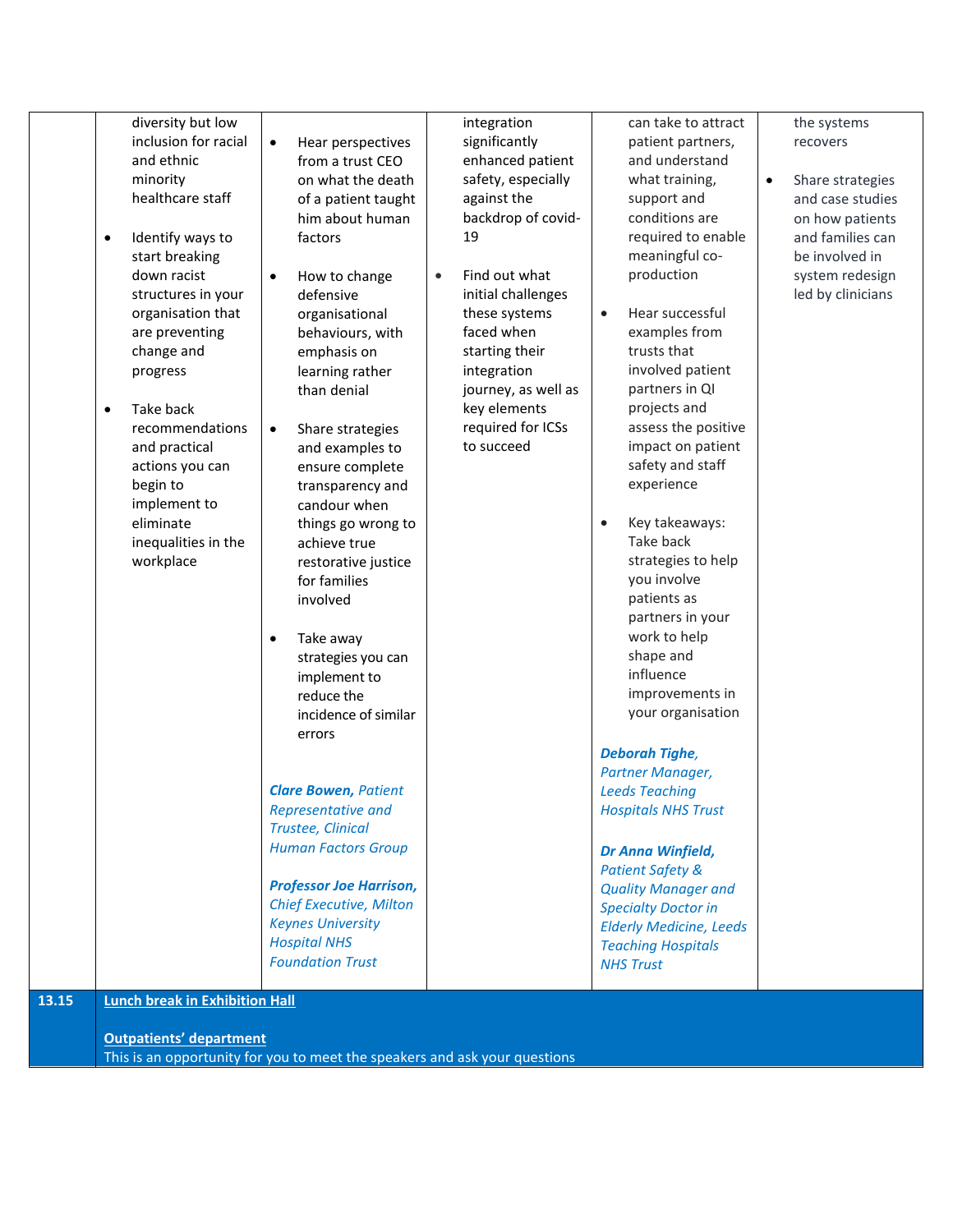| 14.15 | <b>Tackling</b>                | <b>Challenges and</b>          | <b>Debate</b>                | <b>Positive family</b>          | Prioritising care in the      |
|-------|--------------------------------|--------------------------------|------------------------------|---------------------------------|-------------------------------|
|       | discrimination and             | possibilities of               | <b>Rolling out virtual</b>   | engagement and                  | face of service               |
|       | inequality in medicine         | integrating human              | wards at scale: A risk       | involving families well:        | disruption: The impact        |
|       |                                | factors and                    | to patient safety?           | Impact on the system            | on staff and patient          |
|       | We know that inclusive         | ergonomics into                |                              | and patient safety              | safety                        |
|       | workplaces are crucial         | healthcare                     | Outcomes from<br>$\bullet$   |                                 |                               |
|       | for both staff wellbeing       |                                | the national covid-          | Families are often<br>$\bullet$ | Assess the<br>$\bullet$       |
|       | and for patient safety.        | Hear from experts<br>$\bullet$ | 19 oximetry                  | 'managed' rather                | psychological                 |
|       | So why are so many             | on the current                 | implementation               | than treated as                 | impact on staff               |
|       | still experiencing             | barriers and                   | across the UK so             | central to the                  | who have to make              |
|       | discrimination and             | opportunities of               | far and impact on            | investigation                   | ethically                     |
|       | what can we do to              | bringing human                 | staffing pressures           | process, despite                | challenging                   |
|       | change it?                     | factors into the               | and patient safety           | holding key                     | decisions when                |
|       |                                | health system                  |                              | information                     | prioritising care             |
|       | In this interactive            |                                | Address lessons<br>$\bullet$ |                                 | between patients,             |
|       | session we will:               | Discuss ways you               | learnt so far and            | Helping you gain a<br>$\bullet$ | sometimes                     |
|       |                                | can get past                   | discuss patient              | better                          | resulting in                  |
|       |                                | system and                     | safety concerns              | understanding of                | delayed treatment             |
|       | Reflect on the<br>$\bullet$    | cultural issues to             | around plans to              | the outcomes                    | or avoidable harm             |
|       | impact of                      | operationalise                 | roll out virtual             | which families feel             |                               |
|       | discrimination in              | human factors                  | wards at scale and           | are important                   | Address how<br>$\bullet$      |
|       | medicine                       | thinking                       | pace                         | after an incident               | departing from                |
|       |                                |                                |                              | involving serious               | established care              |
|       | Consider how<br>$\bullet$      | Hear different<br>$\bullet$    | Issues around<br>$\bullet$   | harm or death                   | procedures during             |
|       | cultures aid                   | perspectives on                | workforce capacity           |                                 | covid-19 has                  |
|       | discrimination at              | the system from                | and how this will            | Improving your<br>$\bullet$     | challenged                    |
|       | work                           | each speaker,                  | impact the                   | learning and your               | professional                  |
|       |                                | whilst also                    | implementation of            | confidence around               | values, knowing               |
|       | Explore the work<br>$\bullet$  | learning from their            | virtual wards as             | the delivery of the             | that usual                    |
|       | the GMC is doing               | shared thinking to             | well as patient              | Duty of Candour                 | standards of care             |
|       | to tackle                      | help you                       | safety                       | with a greater                  | cannot always be              |
|       | inequality issues              | incorporate                    |                              | understanding of                | achieved                      |
|       | Identify what you<br>$\bullet$ | human factors in               |                              | how this affects                |                               |
|       | can do locally to              | your organisation              |                              | families                        | Practical steps<br>$\bullet$  |
|       | create a more                  |                                |                              |                                 | leaders can take to           |
|       | inclusive culture,             | <b>Dr Tracey Herlihey,</b>     |                              | The crucial                     | ensure staff are              |
|       | including                      | <b>Head of Patient Safety</b>  |                              | involving of                    | able to make                  |
|       | resources and                  | <b>Incident Response</b>       |                              | families in a                   | difficult decisions           |
|       | support available              | Policy, NHS England            |                              | compassionate                   | with consistency              |
|       | to you                         | and NHS Improvement            |                              | manner in all care              | and clarity,                  |
|       |                                |                                |                              | from first contact              | keeping patient               |
|       | In association with the        | <b>Professor Chris Frerk,</b>  |                              | and as an essential             | safety as the                 |
|       | <b>GMC</b>                     | Chair, Clinical Human          |                              | part of the                     | primary focus                 |
|       |                                | <b>Factors Group</b>           |                              | investigation                   |                               |
|       |                                |                                |                              | process.                        | Find out what is<br>$\bullet$ |
|       |                                | <b>Professor Paul Bowie,</b>   |                              |                                 | being done at                 |
|       |                                | <b>Programme Director</b>      |                              | Giving you a more               | national level to             |
|       |                                | (Safety &                      |                              | in-depth                        | help staff get back           |
|       |                                | Improvement), NHS              |                              | understanding of                | to usual standards            |
|       |                                | <b>Education for Scotland</b>  |                              | involving families              | of care once                  |
|       |                                |                                |                              | positively achieves             | pressures ease                |
|       |                                |                                |                              | better care and                 |                               |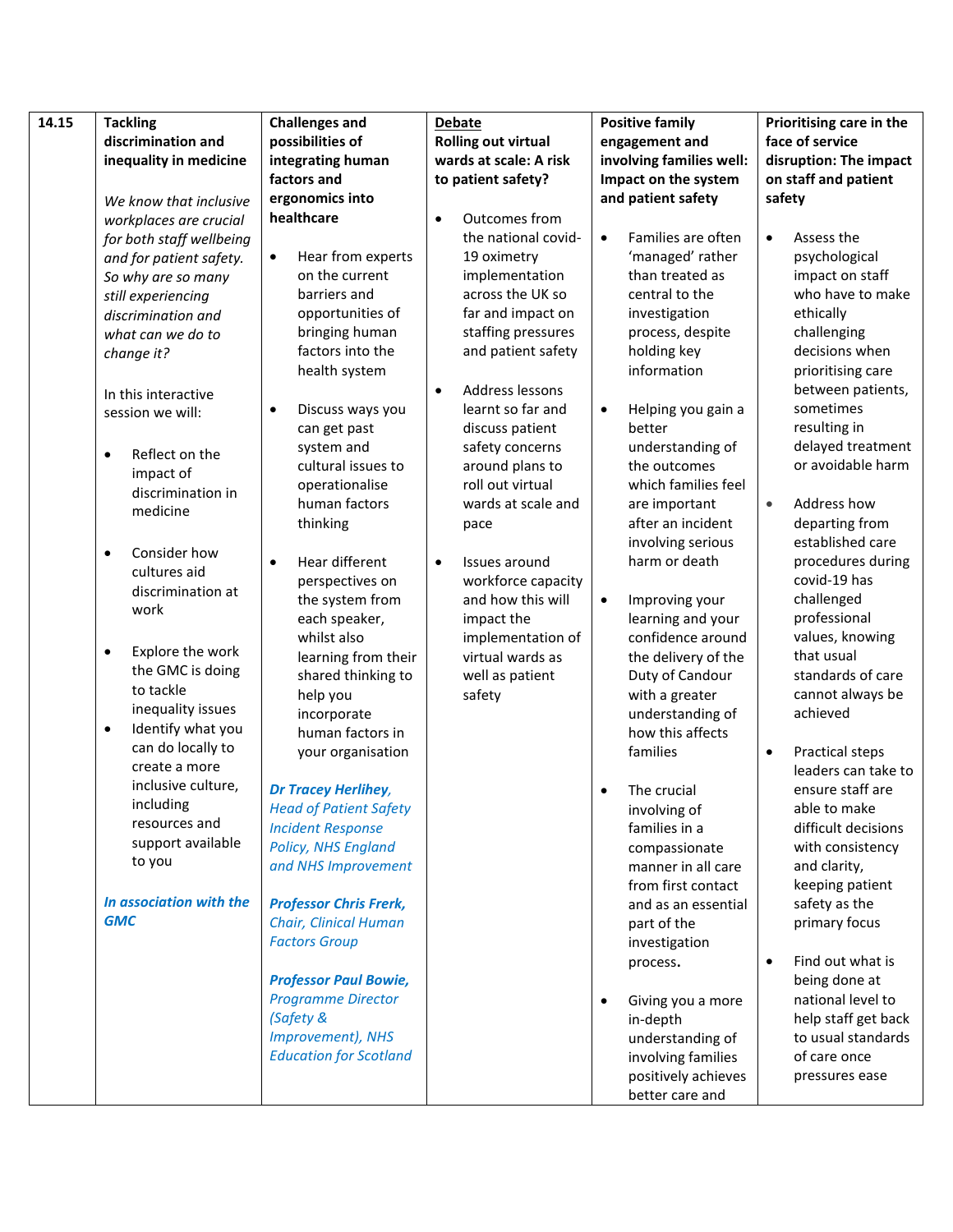|                                                                                                                                                                                                                                                                                                                                                                                                                                                                                                                                                                                                                                                                                                                           |                                                                                                                                                                                                                                                                                                                                                                                                                                                                                                                                                                                                                                                            |                                                                                                                                                                                                                                                                                                                                                                                                                                                                                                                                                                                                                                                                        | <b>Member, Making</b><br><b>Families Count</b><br><b>Stephen Habgood,</b><br><b>Director, Making</b><br><b>Families Count</b>                                                                                                                                                                                                                                                                                                                                                                                                                                                                                                                                  |                                                                                                                                                                                                                                                                                                                                                                                                                                                                                                                                                                                                                                                  |
|---------------------------------------------------------------------------------------------------------------------------------------------------------------------------------------------------------------------------------------------------------------------------------------------------------------------------------------------------------------------------------------------------------------------------------------------------------------------------------------------------------------------------------------------------------------------------------------------------------------------------------------------------------------------------------------------------------------------------|------------------------------------------------------------------------------------------------------------------------------------------------------------------------------------------------------------------------------------------------------------------------------------------------------------------------------------------------------------------------------------------------------------------------------------------------------------------------------------------------------------------------------------------------------------------------------------------------------------------------------------------------------------|------------------------------------------------------------------------------------------------------------------------------------------------------------------------------------------------------------------------------------------------------------------------------------------------------------------------------------------------------------------------------------------------------------------------------------------------------------------------------------------------------------------------------------------------------------------------------------------------------------------------------------------------------------------------|----------------------------------------------------------------------------------------------------------------------------------------------------------------------------------------------------------------------------------------------------------------------------------------------------------------------------------------------------------------------------------------------------------------------------------------------------------------------------------------------------------------------------------------------------------------------------------------------------------------------------------------------------------------|--------------------------------------------------------------------------------------------------------------------------------------------------------------------------------------------------------------------------------------------------------------------------------------------------------------------------------------------------------------------------------------------------------------------------------------------------------------------------------------------------------------------------------------------------------------------------------------------------------------------------------------------------|
| 15.05<br>Time to move between sessions                                                                                                                                                                                                                                                                                                                                                                                                                                                                                                                                                                                                                                                                                    |                                                                                                                                                                                                                                                                                                                                                                                                                                                                                                                                                                                                                                                            |                                                                                                                                                                                                                                                                                                                                                                                                                                                                                                                                                                                                                                                                        |                                                                                                                                                                                                                                                                                                                                                                                                                                                                                                                                                                                                                                                                |                                                                                                                                                                                                                                                                                                                                                                                                                                                                                                                                                                                                                                                  |
| <b>Panel discussion</b><br>15.10<br><b>Balancing no-blame</b><br>with accountability:<br>Playing your part by<br>speaking up to create<br>a health system that<br>owns up to error<br>Address issues<br>$\bullet$<br>around blame and<br>defensiveness as<br>key contributors<br>to the lack of<br>safety progression<br>over the past<br>decades<br>Debate why<br>$\bullet$<br>defensiveness<br>remains a core<br>issue within the<br>system and<br>understand what<br>factors are<br>preventing a shift<br>in culture, at both<br>national and local<br>level<br>Practical, initial<br>$\bullet$<br>strategies for<br>leaders to build a<br>psychologically<br>safe environment,<br>that encourages<br>transparency and | <b>Being proactive to</b><br>uncover unknown<br>risks and reduce never<br>events<br>Learn about a<br>$\bullet$<br>common never<br>event involving a<br>nasogastric tube<br>and why it is also a<br>national issue<br>Hear about the<br>$\bullet$<br>post-incident<br>investigation<br>process which<br>resulted in no<br>findings of care<br>gaps or staff errors<br>The importance of<br>being proactive<br>and inquisitive and<br>how this resulted<br>in identifying<br>previously<br>unknown gaps<br>Learn how one<br>$\bullet$<br>trust is evaluating<br>all PH strips on the<br>market in order to<br>adopt the best<br>device and<br>minimise error | <b>Improving outcomes</b><br>and experiences of<br>patients discharged<br>from mental health<br>hospitals<br>Hear from a<br>$\bullet$<br>mental health<br>service user who<br>experienced<br>difficulties when<br>discharged due to<br>no plan being put<br>in place<br>Gain insight into<br>$\bullet$<br>the factors and<br>challenges that<br>prevent mental<br>health hospitals<br>from providing a<br>seamless<br>discharge<br>experience for<br>patients<br>Find out about a<br>$\bullet$<br>research study led<br>by a patient,<br>working together<br>with trusts to<br>improve outcomes<br>for patients being<br>discharged from<br>mental health<br>hospitals | <b>Liaising with families</b><br>through adversity: The<br>value of<br>communication to<br>achieve high quality<br>care<br>Learn how ICU<br>$\bullet$<br>units adapted in<br>order to maintain<br>high quality,<br>family-centred<br>care during the<br>crisis<br>Hear from family<br>$\bullet$<br>liaison teams that<br>were developed to<br>improve<br>communication<br>between ICU<br>patients and their<br>families<br>Address the<br>$\bullet$<br>impacts virtual<br>communication<br>had on alleviating<br>family concerns<br>and improving<br>quality of care<br>Find out how this<br>$\bullet$<br>can be further<br>leveraged across<br>wider teams to | Preparing for a digital<br>future: Striking the<br>balance between staff<br>skills and technology<br>Get an update on<br>$\bullet$<br>national plans to<br>drive digital<br>transformation<br>across the NHS<br>$\bullet$<br>Debate the<br>importance of<br>clinician<br>involvement when<br>integrating digital<br>products to ensure<br>the right balance<br>between staff<br>skills and<br>technology to<br>sustain patient<br>safety<br>Hear from digitally<br>$\bullet$<br>advanced<br>organisations on<br>how to avoid over-<br>reliance on<br>automation and<br>ensure staff are<br>confident with<br>rapidly changing<br>ways of working |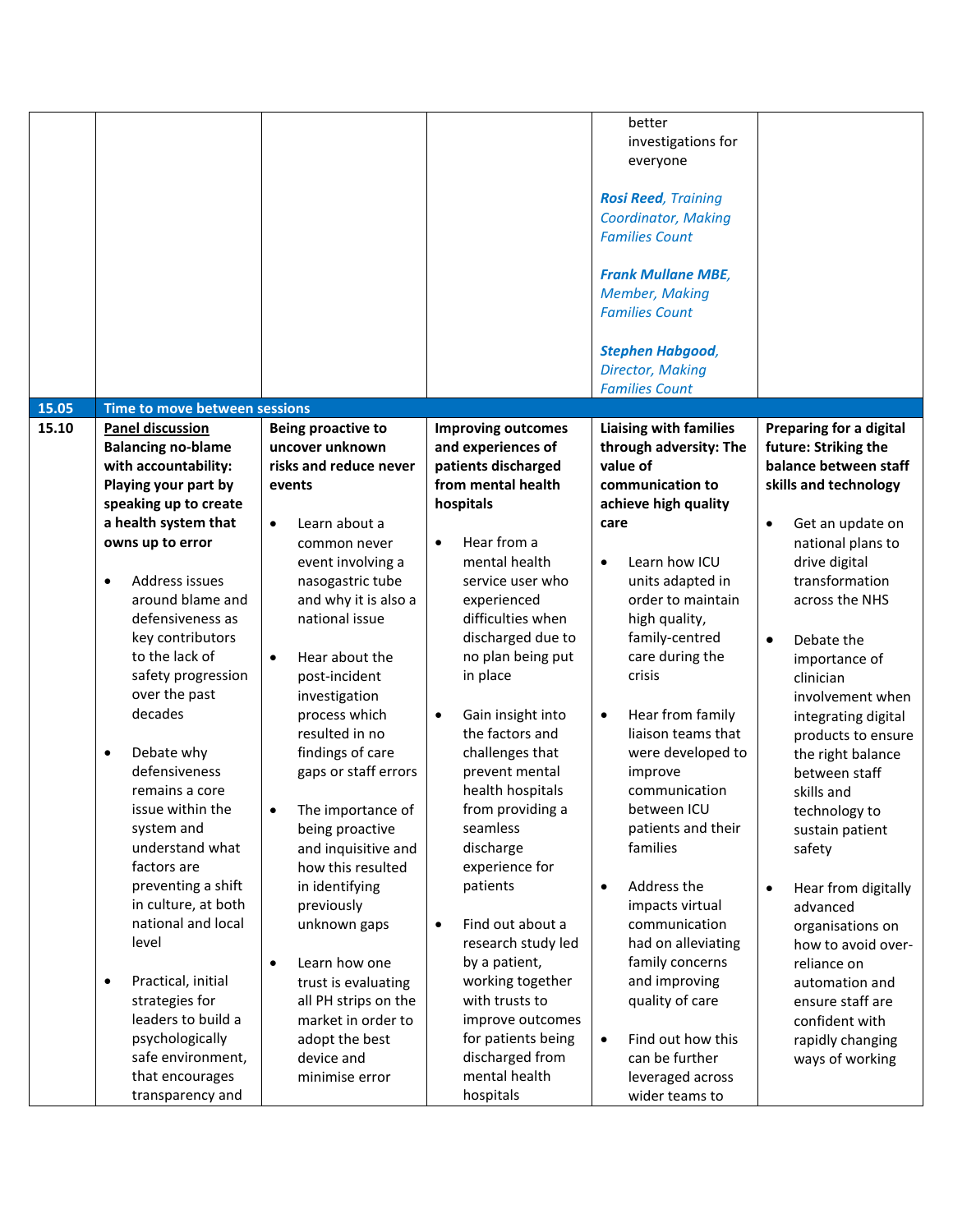|       | honesty amongst                                  | How this work has<br>$\bullet$                                             |                                                                                                                             | enhance the        |  |
|-------|--------------------------------------------------|----------------------------------------------------------------------------|-----------------------------------------------------------------------------------------------------------------------------|--------------------|--|
|       | staff                                            | resulted in new                                                            | Hear how they<br>$\bullet$                                                                                                  | patient and family |  |
|       |                                                  | guidelines that                                                            | have co-produced                                                                                                            | experience         |  |
|       | Responding to<br>$\bullet$                       | openly                                                                     | a new support                                                                                                               |                    |  |
|       | error: Learn how                                 | acknowledge the                                                            | package and                                                                                                                 |                    |  |
|       | vou can ensure                                   | gaps in the system                                                         | toolkit for                                                                                                                 |                    |  |
|       | staff are held                                   | with the aim of                                                            | discharge which                                                                                                             |                    |  |
|       | responsible for                                  | preventing                                                                 | can be applied and                                                                                                          |                    |  |
|       | mistakes without                                 | incidents                                                                  | adapted to the                                                                                                              |                    |  |
|       | blame or fear of                                 |                                                                            | discharge process                                                                                                           |                    |  |
|       | reprisal                                         | <b>Karl Emms,</b>                                                          | and understand                                                                                                              |                    |  |
|       |                                                  | <b>Lead Nurse for Patient</b>                                              | how this will                                                                                                               |                    |  |
|       | Understand the<br>$\bullet$                      | Safety, Birmingham                                                         | positively impact                                                                                                           |                    |  |
|       | impact this will                                 | Women's and                                                                | patient safety and                                                                                                          |                    |  |
|       | have on patient                                  | Children's NHS FT                                                          | the patient                                                                                                                 |                    |  |
|       | safety through the                               |                                                                            | experience                                                                                                                  |                    |  |
|       | prevention of                                    |                                                                            |                                                                                                                             |                    |  |
|       | repeat errors                                    |                                                                            | <b>Sarah Rae, Patient</b>                                                                                                   |                    |  |
|       |                                                  |                                                                            | Representative                                                                                                              |                    |  |
|       | <b>Jasvinder Sohal</b>                           |                                                                            |                                                                                                                             |                    |  |
|       | Chief People Officer,                            |                                                                            | Dr Jon Wilson,                                                                                                              |                    |  |
|       | <b>Solent NHS Trust</b>                          |                                                                            | Consultant Psychiatrist,                                                                                                    |                    |  |
|       |                                                  |                                                                            | <b>Norfolk and Suffolk</b>                                                                                                  |                    |  |
|       | <b>John Walsh,</b>                               |                                                                            | <b>NHS Foundation Trust</b>                                                                                                 |                    |  |
|       | OD Lead / Freedom To                             |                                                                            |                                                                                                                             |                    |  |
|       | Speak Up Guardian,                               |                                                                            | <b>Professor John</b>                                                                                                       |                    |  |
|       | <b>Leeds Community</b>                           |                                                                            | <b>Clarkson</b> , Professor of                                                                                              |                    |  |
|       | <b>Healthcare NHS Trust</b>                      |                                                                            | <b>Engineering Design,</b>                                                                                                  |                    |  |
|       |                                                  |                                                                            | University of                                                                                                               |                    |  |
|       |                                                  |                                                                            | Cambridge and                                                                                                               |                    |  |
|       | Tom Bell, Author,<br><b>Consultant and</b>       |                                                                            | <b>Professor of Healthcare</b>                                                                                              |                    |  |
|       |                                                  |                                                                            | Systems, Delft                                                                                                              |                    |  |
|       | <b>Founding Director,</b><br><b>Humanity and</b> |                                                                            | University of                                                                                                               |                    |  |
|       | <b>Integrity in Public</b>                       |                                                                            | <b>Technology</b>                                                                                                           |                    |  |
|       | <b>Sector Services</b>                           |                                                                            |                                                                                                                             |                    |  |
|       | <b>Meet our Partners / Refreshment break</b>     |                                                                            |                                                                                                                             |                    |  |
|       |                                                  |                                                                            |                                                                                                                             |                    |  |
|       |                                                  |                                                                            | Head over to the Exhibition Hall to catch up with our partners and find out what solutions they can offer to help meet your |                    |  |
| 16.00 |                                                  | patient safety challenges. Tea, coffee and refreshments available.         |                                                                                                                             |                    |  |
|       |                                                  |                                                                            |                                                                                                                             |                    |  |
|       | <b>Outpatients' department</b>                   |                                                                            |                                                                                                                             |                    |  |
|       |                                                  | This is an opportunity for you to meet the speakers and ask your questions |                                                                                                                             |                    |  |
|       | <b>The James Reason Lecture</b>                  |                                                                            |                                                                                                                             |                    |  |
|       |                                                  |                                                                            |                                                                                                                             |                    |  |
|       |                                                  |                                                                            | Planning for the unthinkable: Responding to catastrophe in a healthcare setting                                             |                    |  |
| 16.30 |                                                  |                                                                            |                                                                                                                             |                    |  |
|       | $\bullet$                                        |                                                                            | Hear from Professor Lucy Easthope, the UK's leading authority on disaster management and recovery                           |                    |  |
|       |                                                  |                                                                            |                                                                                                                             |                    |  |
|       | ٠                                                |                                                                            | Get a look behind the scenes at some of Lucy's work on major disasters, including 9/11, the 7/7 bombings, the Indian        |                    |  |
|       | Ocean tsunami and covid-19                       |                                                                            |                                                                                                                             |                    |  |
|       |                                                  |                                                                            |                                                                                                                             |                    |  |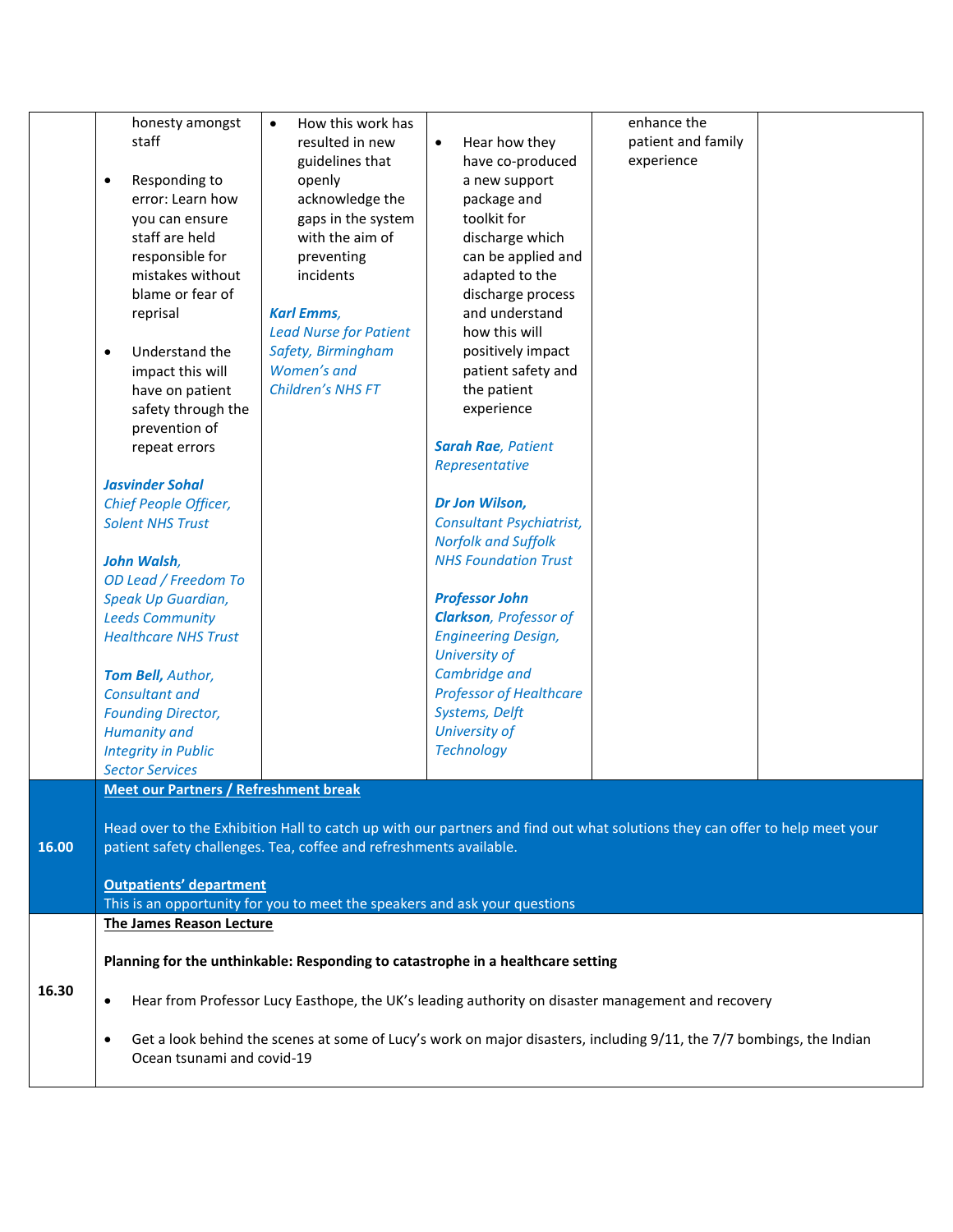| $17.10 -$<br>18.00 | End of day 1 - Networking drinks reception in Exhibition Hall                                                                                                                                                                                      |
|--------------------|----------------------------------------------------------------------------------------------------------------------------------------------------------------------------------------------------------------------------------------------------|
|                    | Professor Lucy Easthope, UK Leading's Authority on Recovering from Disaster, Professor in Practice of Risk and Hazard,<br>University of Durham and Fellow in Mass Fatalities and Pandemics at the Centre for Death and Society, University of Bath |
|                    | Key considerations and takeaways: Short-term and long-term actions you can implement at local level<br>$\bullet$                                                                                                                                   |
|                    | Assess why and how things go wrong in disaster management and what you can do to prevent repeat errors<br>٠                                                                                                                                        |
|                    | Find out how healthcare systems should plan for disasters and the aftermath, prioritising emergency planning, compassion<br>$\bullet$<br>and putting those affected at the heart of arrangements                                                   |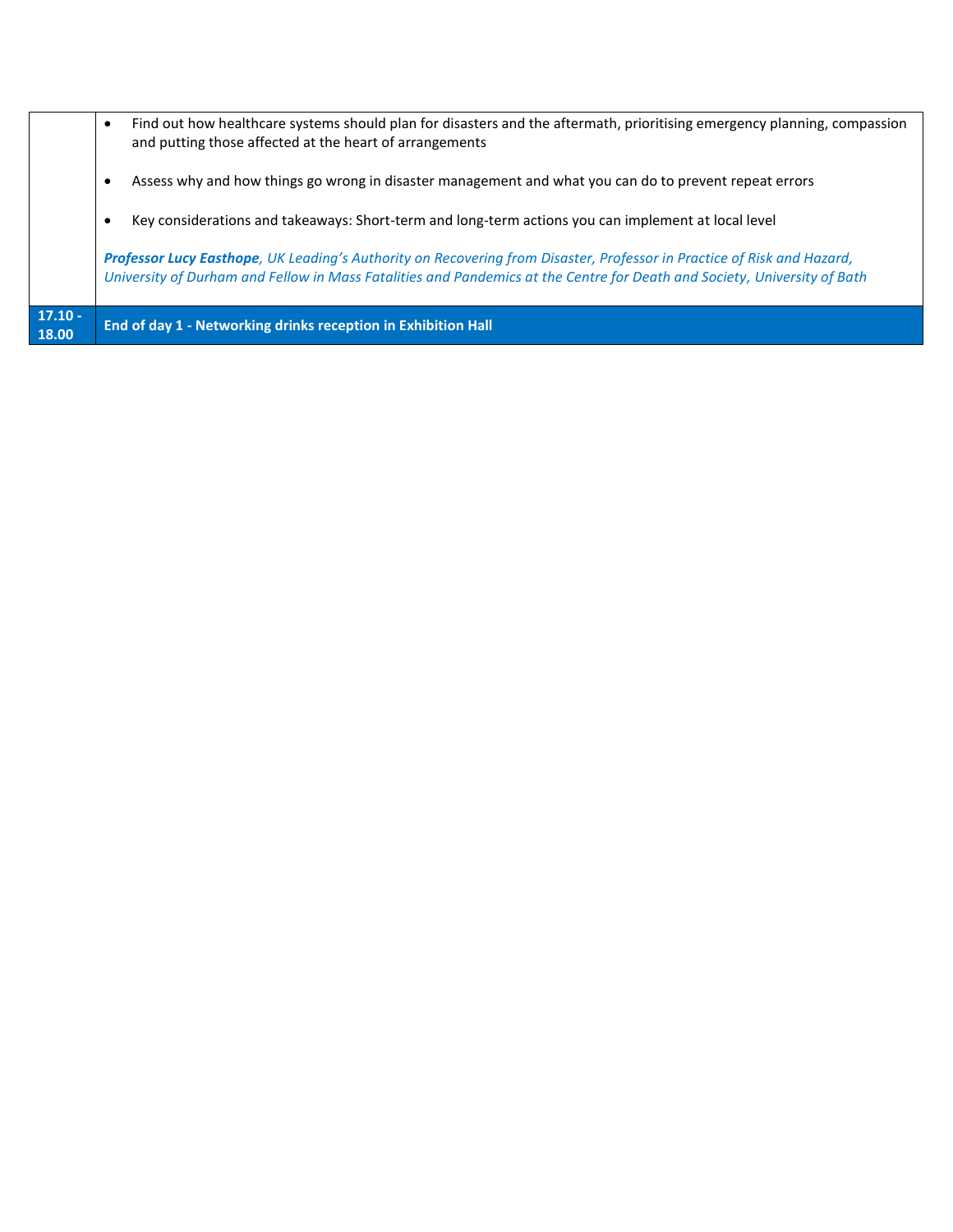| Day 2 - Friday 16 September |                                                                                                                                                                                                   |                                                        |                                                                                                                                                                                                                  |                                                                                                                         |                                                                   |  |  |  |
|-----------------------------|---------------------------------------------------------------------------------------------------------------------------------------------------------------------------------------------------|--------------------------------------------------------|------------------------------------------------------------------------------------------------------------------------------------------------------------------------------------------------------------------|-------------------------------------------------------------------------------------------------------------------------|-------------------------------------------------------------------|--|--|--|
| 8.45                        | Chair's welcome and opening remarks                                                                                                                                                               |                                                        |                                                                                                                                                                                                                  |                                                                                                                         |                                                                   |  |  |  |
|                             | Reflect on the key learning points from yesterday's sessions<br>$\bullet$                                                                                                                         |                                                        |                                                                                                                                                                                                                  |                                                                                                                         |                                                                   |  |  |  |
|                             | Look ahead to today's topics<br>$\bullet$                                                                                                                                                         |                                                        |                                                                                                                                                                                                                  |                                                                                                                         |                                                                   |  |  |  |
|                             | $\bullet$                                                                                                                                                                                         |                                                        | Find out the winner of the Patient Safety Congress Poster Competition                                                                                                                                            |                                                                                                                         |                                                                   |  |  |  |
|                             |                                                                                                                                                                                                   |                                                        | Shaun Lintern, Health Correspondent, The Independent, and Patient Safety Congress Chair                                                                                                                          |                                                                                                                         |                                                                   |  |  |  |
| 9:00                        | <b>Keynote panel</b>                                                                                                                                                                              |                                                        | Are we losing sight of what good looks like? Reversing the impact of normalised deviance on patient safety                                                                                                       |                                                                                                                         |                                                                   |  |  |  |
|                             | $\bullet$<br>care when behaviours do not change                                                                                                                                                   |                                                        | Explore the systematic conditions and flaws that set up good people to fail and the long-term effect this has on patient                                                                                         |                                                                                                                         |                                                                   |  |  |  |
|                             | $\bullet$                                                                                                                                                                                         | a strong safety culture across the entire organisation | The importance of a top-down approach, ensuring good practice is carried out and followed through by leaders to embed                                                                                            |                                                                                                                         |                                                                   |  |  |  |
|                             | ٠                                                                                                                                                                                                 |                                                        | Discuss and share actions you can implement now to help identify and manage unsafe practices and behaviours before<br>they become normalised and pose risks to patient safety, quality care, and employee morale |                                                                                                                         |                                                                   |  |  |  |
|                             | <b>Patient Safety Translational Research Centre</b>                                                                                                                                               |                                                        | Professor Rebecca Lawton, Professor in Psychology of Healthcare, University of Leeds and Director, NIHR Yorkshire and Humber                                                                                     |                                                                                                                         |                                                                   |  |  |  |
| 9.45                        | <b>Keynote</b>                                                                                                                                                                                    |                                                        |                                                                                                                                                                                                                  |                                                                                                                         |                                                                   |  |  |  |
|                             | Faster improvement of care: What can we learn from high performing NHS organisations?                                                                                                             |                                                        |                                                                                                                                                                                                                  |                                                                                                                         |                                                                   |  |  |  |
|                             | $\bullet$                                                                                                                                                                                         |                                                        | Asses the key features of high performing NHS organisations that offer good quality care                                                                                                                         |                                                                                                                         |                                                                   |  |  |  |
|                             | $\bullet$                                                                                                                                                                                         |                                                        | Discuss how these features can be developed and what timeframe is realistic to carry out these improvements                                                                                                      |                                                                                                                         |                                                                   |  |  |  |
|                             | $\bullet$                                                                                                                                                                                         |                                                        | Find out what your organisation can learn in practice and what resources are available to support you                                                                                                            |                                                                                                                         |                                                                   |  |  |  |
|                             | Jennifer Dixon, Chief Executive, The Health Foundation                                                                                                                                            |                                                        |                                                                                                                                                                                                                  |                                                                                                                         |                                                                   |  |  |  |
| 10.15                       | <b>Meet our Partners / Refreshment break</b>                                                                                                                                                      |                                                        |                                                                                                                                                                                                                  |                                                                                                                         |                                                                   |  |  |  |
|                             | Head over to the Exhibition Hall to catch up with our partners and find out what solutions they can offer to help meet your<br>patient safety challenges. Tea, coffee and refreshments available. |                                                        |                                                                                                                                                                                                                  |                                                                                                                         |                                                                   |  |  |  |
|                             | <b>Outpatients' department</b><br>This is an opportunity for you to meet the speakers and ask your questions                                                                                      |                                                        |                                                                                                                                                                                                                  |                                                                                                                         |                                                                   |  |  |  |
|                             | <b>Governance and</b>                                                                                                                                                                             | <b>Clinician-led</b>                                   | <b>Safety for vulnerable</b>                                                                                                                                                                                     | <b>The deteriorating</b>                                                                                                | <b>Women's healthcare</b>                                         |  |  |  |
|                             | regulation                                                                                                                                                                                        | innovation                                             | people                                                                                                                                                                                                           | patient                                                                                                                 |                                                                   |  |  |  |
|                             | Chaired by Rosi Reed,<br><b>Training Coordinator,</b><br><b>Making Families Count</b>                                                                                                             |                                                        | <b>Chaired by Annabelle</b><br><b>Colling, Senior</b><br>Correspondent, HSJ                                                                                                                                      | Chaired by Lesley<br>Durham, President,<br><b>International Society</b><br>for Rapid Response<br><b>Systems (iSRRS)</b> | Chaired by Susanna<br><b>Stanford, Patient</b><br><b>Advocate</b> |  |  |  |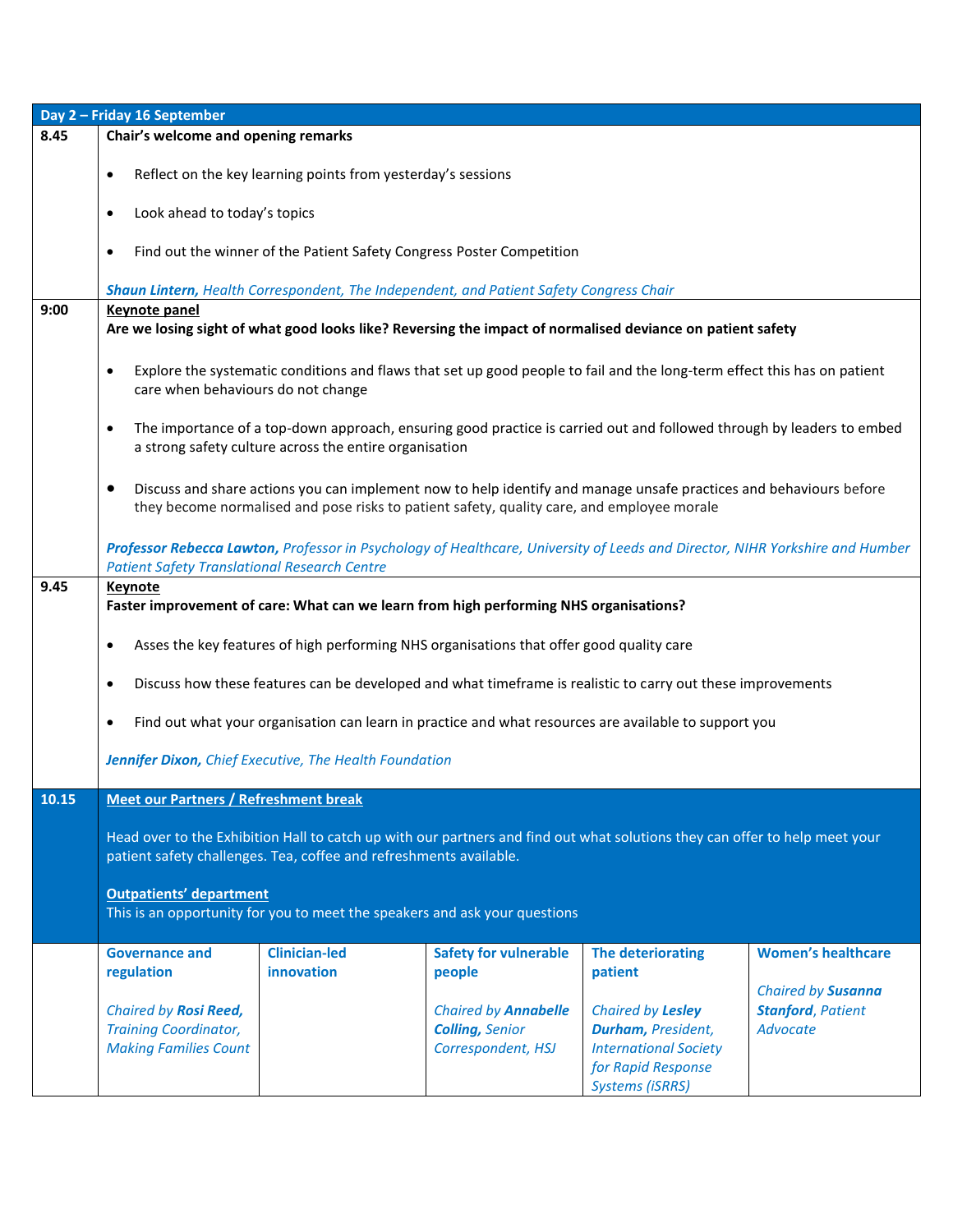| 11.00          | What does a good<br>patient<br>safety investigation<br>look like?<br>Learn about the<br>$\bullet$<br>new Patient<br>Safety Incident<br>Response<br>Framework<br>(PSIRF)<br>Understand the<br>$\bullet$<br>importance of<br>overseeing<br>system structures<br>and processes to<br>drive the right<br>behaviours<br>Hear from early<br>$\bullet$<br>adopters of PSIRF<br>and gain insight<br>specific learnings<br>from the pilot<br>Get advice from<br>$\bullet$<br>early adopters on<br>how best to<br>prepare for the<br>implementation<br>of PSIRF in your<br>organisation<br>Dr Lauren Morgan,<br><b>Human Factors</b><br>Lecturer, Quality,<br>Reliability, Safety and<br><b>Teamwork Unit,</b><br><b>Patient Safety</b><br>Academy,<br>University of Oxford | <b>Unleashing local</b><br>innovation: Fine-<br>tuning the efficiency of<br>systems and services<br>by giving clinicians<br>freedom to innovate<br>The value of<br>$\bullet$<br>listening to the<br>experiences of<br>frontline staff who<br>and using this to<br>inform the re-<br>design of services<br>and changes in<br>policies to improve<br>patient care<br>Hear about<br>$\bullet$<br>innovative<br>initiatives led by<br>healthcare<br>professionals and<br>assess the impact<br>this had on patient<br>safety<br>Address the need<br>$\bullet$<br>to encourage staff<br>to take positive<br>risks, with patient<br>safety at front of<br>mind, and debate<br>how this could<br>transform the<br>delivery of care | <b>Revolutionising the</b><br>delivery of mental<br>health services to<br>meet patient needs<br>Gain insight into<br>$\bullet$<br>research<br>commissioned by<br>NHS England on<br>the forecasted<br>demand for<br>mental health<br>services<br>nationwide<br>Hear from trusts<br>$\bullet$<br>who have<br>successfully<br>innovated<br>services during<br>covid-19 and find<br>out what lessons<br>they can share to<br>help inform<br>future plans<br>Re-thinking our<br>$\bullet$<br>approach to<br>digital pathways<br>to ensure<br>inclusion and a<br>blended care<br>approach where<br>required to<br>sustain safety<br>during surges in<br>demand | Listening to families'<br>Call 4 Concern to<br>prevent patient<br>deterioration and<br>avoidable deaths<br>Hear from patient<br>$\bullet$<br>representatives<br>whose concerns<br>were ignored,<br>leading to rapid<br>deterioration and<br>suicide<br>Taking family<br>concerns more<br>seriously as those<br>who know the<br>patient best<br>Learn how the Call<br>$\bullet$<br>4 Concern<br>initiative provides<br>patients and<br>families with more<br>choice about who<br>to consult about<br>their care and<br>facilitates the<br>early recognition<br>of patient<br>deterioration | <b>Tackling Gaps in Patient</b><br><b>Safety in Maternity:</b><br><b>Embedding a Learning</b><br><b>Culture</b><br>Are we training the<br>$\bullet$<br>frontline in themes<br>that relate to<br>avoidable harm?<br>Overcoming<br>$\bullet$<br>barriers to a<br>learning culture: a<br>frontline<br>perspective<br>Listening to families<br>$\bullet$<br>effectively |
|----------------|-------------------------------------------------------------------------------------------------------------------------------------------------------------------------------------------------------------------------------------------------------------------------------------------------------------------------------------------------------------------------------------------------------------------------------------------------------------------------------------------------------------------------------------------------------------------------------------------------------------------------------------------------------------------------------------------------------------------------------------------------------------------|----------------------------------------------------------------------------------------------------------------------------------------------------------------------------------------------------------------------------------------------------------------------------------------------------------------------------------------------------------------------------------------------------------------------------------------------------------------------------------------------------------------------------------------------------------------------------------------------------------------------------------------------------------------------------------------------------------------------------|----------------------------------------------------------------------------------------------------------------------------------------------------------------------------------------------------------------------------------------------------------------------------------------------------------------------------------------------------------------------------------------------------------------------------------------------------------------------------------------------------------------------------------------------------------------------------------------------------------------------------------------------------------|-------------------------------------------------------------------------------------------------------------------------------------------------------------------------------------------------------------------------------------------------------------------------------------------------------------------------------------------------------------------------------------------------------------------------------------------------------------------------------------------------------------------------------------------------------------------------------------------|---------------------------------------------------------------------------------------------------------------------------------------------------------------------------------------------------------------------------------------------------------------------------------------------------------------------------------------------------------------------|
|                | <b>Donna Forsyth,</b><br>Director, Patient<br><b>Safety Science</b>                                                                                                                                                                                                                                                                                                                                                                                                                                                                                                                                                                                                                                                                                               |                                                                                                                                                                                                                                                                                                                                                                                                                                                                                                                                                                                                                                                                                                                            |                                                                                                                                                                                                                                                                                                                                                                                                                                                                                                                                                                                                                                                          |                                                                                                                                                                                                                                                                                                                                                                                                                                                                                                                                                                                           |                                                                                                                                                                                                                                                                                                                                                                     |
| 11.50<br>11.55 | Time to move between sessions<br>Is anybody 'Learning<br>from Deaths'? -<br><b>Implementing safety</b><br>improvements based                                                                                                                                                                                                                                                                                                                                                                                                                                                                                                                                                                                                                                      | The creation of the<br><b>Patient Safety</b><br><b>Managers Network:</b><br>Set up by staff, for                                                                                                                                                                                                                                                                                                                                                                                                                                                                                                                                                                                                                           | <b>Reducing health</b><br>inequalities for<br>people with learning<br>disabilities: Looking                                                                                                                                                                                                                                                                                                                                                                                                                                                                                                                                                              | Dying with dignity:<br>Innovative end of life<br>care models                                                                                                                                                                                                                                                                                                                                                                                                                                                                                                                              | The systematic<br>dismissal of women's<br>safety concerns and it's                                                                                                                                                                                                                                                                                                  |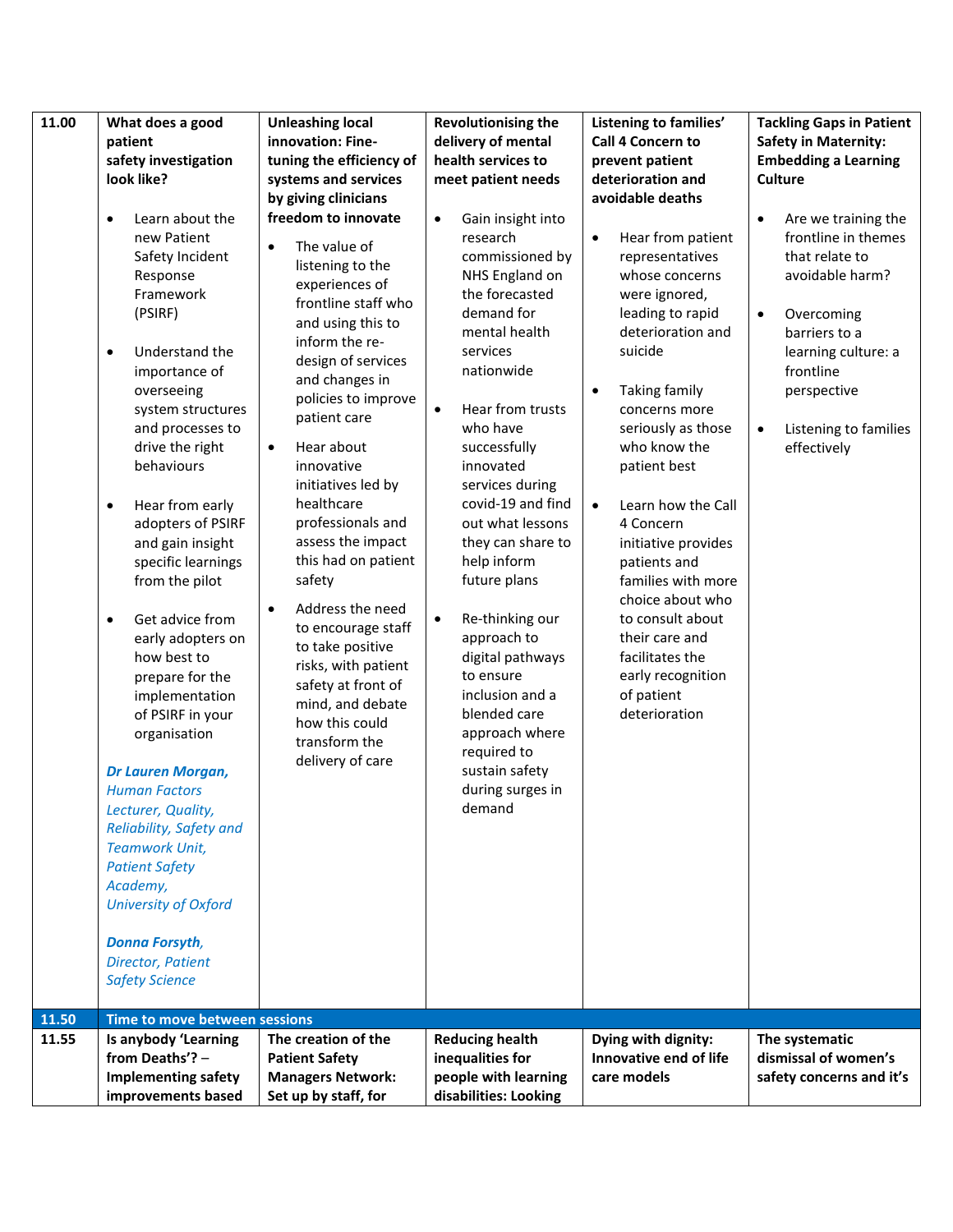| on a review of the                                                                                                                                                                                                                                                                                                                                                                                                                                                                                                                                                                                         | staff to help spread                                                                                                                                                                                                                                                                                                                                                                                                                                                                                                                                                                                                                                     | beyond the disability                                                                                                                                                                                                                                                                                                                                                                                                                                                                                                                                                                                                            | $\bullet$              | Understand the                                                                                                                                                                                                                                                                                                                                                                                                                                |                                                  | contribution to                                                                                                                                                                                                                                                                                                                                                                                                                                                                                                                                                                                                                             |
|------------------------------------------------------------------------------------------------------------------------------------------------------------------------------------------------------------------------------------------------------------------------------------------------------------------------------------------------------------------------------------------------------------------------------------------------------------------------------------------------------------------------------------------------------------------------------------------------------------|----------------------------------------------------------------------------------------------------------------------------------------------------------------------------------------------------------------------------------------------------------------------------------------------------------------------------------------------------------------------------------------------------------------------------------------------------------------------------------------------------------------------------------------------------------------------------------------------------------------------------------------------------------|----------------------------------------------------------------------------------------------------------------------------------------------------------------------------------------------------------------------------------------------------------------------------------------------------------------------------------------------------------------------------------------------------------------------------------------------------------------------------------------------------------------------------------------------------------------------------------------------------------------------------------|------------------------|-----------------------------------------------------------------------------------------------------------------------------------------------------------------------------------------------------------------------------------------------------------------------------------------------------------------------------------------------------------------------------------------------------------------------------------------------|--------------------------------------------------|---------------------------------------------------------------------------------------------------------------------------------------------------------------------------------------------------------------------------------------------------------------------------------------------------------------------------------------------------------------------------------------------------------------------------------------------------------------------------------------------------------------------------------------------------------------------------------------------------------------------------------------------|
| national LFD                                                                                                                                                                                                                                                                                                                                                                                                                                                                                                                                                                                               |                                                                                                                                                                                                                                                                                                                                                                                                                                                                                                                                                                                                                                                          |                                                                                                                                                                                                                                                                                                                                                                                                                                                                                                                                                                                                                                  |                        |                                                                                                                                                                                                                                                                                                                                                                                                                                               |                                                  | avoidable harm                                                                                                                                                                                                                                                                                                                                                                                                                                                                                                                                                                                                                              |
|                                                                                                                                                                                                                                                                                                                                                                                                                                                                                                                                                                                                            |                                                                                                                                                                                                                                                                                                                                                                                                                                                                                                                                                                                                                                                          |                                                                                                                                                                                                                                                                                                                                                                                                                                                                                                                                                                                                                                  |                        |                                                                                                                                                                                                                                                                                                                                                                                                                                               |                                                  |                                                                                                                                                                                                                                                                                                                                                                                                                                                                                                                                                                                                                                             |
| Programme<br>Analysis of<br>$\bullet$<br>national statutory<br>reporting within<br>the NHS in<br>England 2017-<br>2020<br>Understanding<br>$\bullet$<br>what 'Learning'<br>and 'Actions' have<br>occurred<br>A review of how<br>$\bullet$<br>trusts have<br>assessed the<br>impact of their<br>actions<br>Hear examples of<br>٠<br>how trusts are<br>engaging with and<br>involving families<br>in their LfDs work<br>Recommendation<br>$\bullet$<br>s for how the LfDs<br>programme can<br>be developed and<br>implemented<br>further and what<br>this means for<br>your organisation<br>Dr Zoe Brummell, | safety innovation<br>Learn about the<br>fast-growing<br><b>Patient Safety</b><br>Managers<br>Network, set up by<br>staff, and the<br>motivation behind<br>it<br>Understand how<br>$\bullet$<br>members of the<br>network are<br>working to break<br>down barriers to<br>improvement by<br>sharing best<br>practice between<br>trusts<br>Discuss the impact<br>$\bullet$<br>of communicating<br>with peers in<br>similar roles<br>regarding patient<br>safety challenges<br>and innovation<br>Find out what the<br>$\bullet$<br>network has<br>achieved so far<br>and how it<br>supports the<br>implementation of<br>best practice<br>across 82 different | to improve safety<br>Recognise the<br>$\bullet$<br>dangers of<br>diagnostic<br>overshadowing<br>with LD patients<br>and hear<br>examples of<br>avoidable patient<br>harm caused as a<br>result<br>Find out what<br>$\bullet$<br>you can do to<br>prevent<br>diagnostic<br>overshadowing-<br>hear about the<br><b>RCP Acute Care</b><br>toolkit for people<br>with learning<br>disabilities<br>Take back<br>$\bullet$<br>practical,<br>reasonable<br>adjustments you<br>can make in your<br>organisation to<br>enhance safety<br>for patients<br>Learn about how<br>$\bullet$<br>addressing<br>inequalities can<br>be embedded as | $\bullet$<br>$\bullet$ | challenges<br>practitioners face<br>in ensuring a good<br>death for<br>dementia patients<br>Learn about<br>innovative<br>heuristics<br>approaches which<br>aim to better<br>equip and train<br>clinical staff on<br>palliation and end<br>of life care for<br>patients<br>Discover how<br>these approaches<br>can be applied and<br>evaluated in other<br>areas of end-of-life<br>care for people<br>living with other<br>critical conditions | $\bullet$<br>$\bullet$<br>$\bullet$<br>$\bullet$ | Hear from patients<br>who were not<br>informed of the<br>risks of taking<br>sodium valproate<br>and the harm this<br>caused to them and<br>their families<br>Ending the culture<br>of doctor knows<br>best: Is there a<br>clash of values<br>between medical<br>paternalism and<br>patient autonomy?<br>Discuss why<br>concerns raised by<br>female patients are<br>still being dismissed<br>as 'women's<br>problems', leading<br>to avoidable harm<br>Learn from<br>successful case<br>studies on how to<br>ensure full<br>transparency when<br>preparing women<br>and girls of<br>potential risks in an<br>ethical and<br>responsible way |
| <b>Angesthetic and</b><br><b>Intensive Care</b><br><b>Medicine Specialist,</b>                                                                                                                                                                                                                                                                                                                                                                                                                                                                                                                             | trusts<br>Assess the impact<br>$\bullet$                                                                                                                                                                                                                                                                                                                                                                                                                                                                                                                                                                                                                 | a golden thread<br>to help drive<br>improvement"                                                                                                                                                                                                                                                                                                                                                                                                                                                                                                                                                                                 |                        |                                                                                                                                                                                                                                                                                                                                                                                                                                               | $\bullet$                                        | Find out what is<br>being done at                                                                                                                                                                                                                                                                                                                                                                                                                                                                                                                                                                                                           |
| <b>University College</b><br><b>London Hospitals NHS</b><br><b>Foundation Trust</b>                                                                                                                                                                                                                                                                                                                                                                                                                                                                                                                        | of the network on<br>patient safety so<br>far and future                                                                                                                                                                                                                                                                                                                                                                                                                                                                                                                                                                                                 | <b>Scott Riley</b> , South<br><b>West Inclusion Health</b>                                                                                                                                                                                                                                                                                                                                                                                                                                                                                                                                                                       |                        |                                                                                                                                                                                                                                                                                                                                                                                                                                               |                                                  | national level to<br>ensure the system<br>listens and                                                                                                                                                                                                                                                                                                                                                                                                                                                                                                                                                                                       |
| <b>Dorit Braun</b> , Patient<br>Representative<br><b>Dr Emma Rowland,</b>                                                                                                                                                                                                                                                                                                                                                                                                                                                                                                                                  | plans to continue<br>sharing learning<br><b>Claire Cox, Patient</b><br>Safety Lead, King's                                                                                                                                                                                                                                                                                                                                                                                                                                                                                                                                                               | Lead, NHS England<br>and NHS<br><b>Improvement (South</b><br>West)                                                                                                                                                                                                                                                                                                                                                                                                                                                                                                                                                               |                        |                                                                                                                                                                                                                                                                                                                                                                                                                                               |                                                  | responds to<br>concerns raised by<br>female patients,<br>putting patient<br>voice at the centre                                                                                                                                                                                                                                                                                                                                                                                                                                                                                                                                             |
| <b>A&amp;E</b> Consultant,<br><b>Homerton University</b>                                                                                                                                                                                                                                                                                                                                                                                                                                                                                                                                                   | <b>College Hospital NHS</b><br><b>Foundation Trust</b>                                                                                                                                                                                                                                                                                                                                                                                                                                                                                                                                                                                                   | <b>Hilary Gardener,</b><br><b>Strategic Liaison</b><br><b>Nurse for Adults with</b>                                                                                                                                                                                                                                                                                                                                                                                                                                                                                                                                              |                        |                                                                                                                                                                                                                                                                                                                                                                                                                                               |                                                  | of patient safety                                                                                                                                                                                                                                                                                                                                                                                                                                                                                                                                                                                                                           |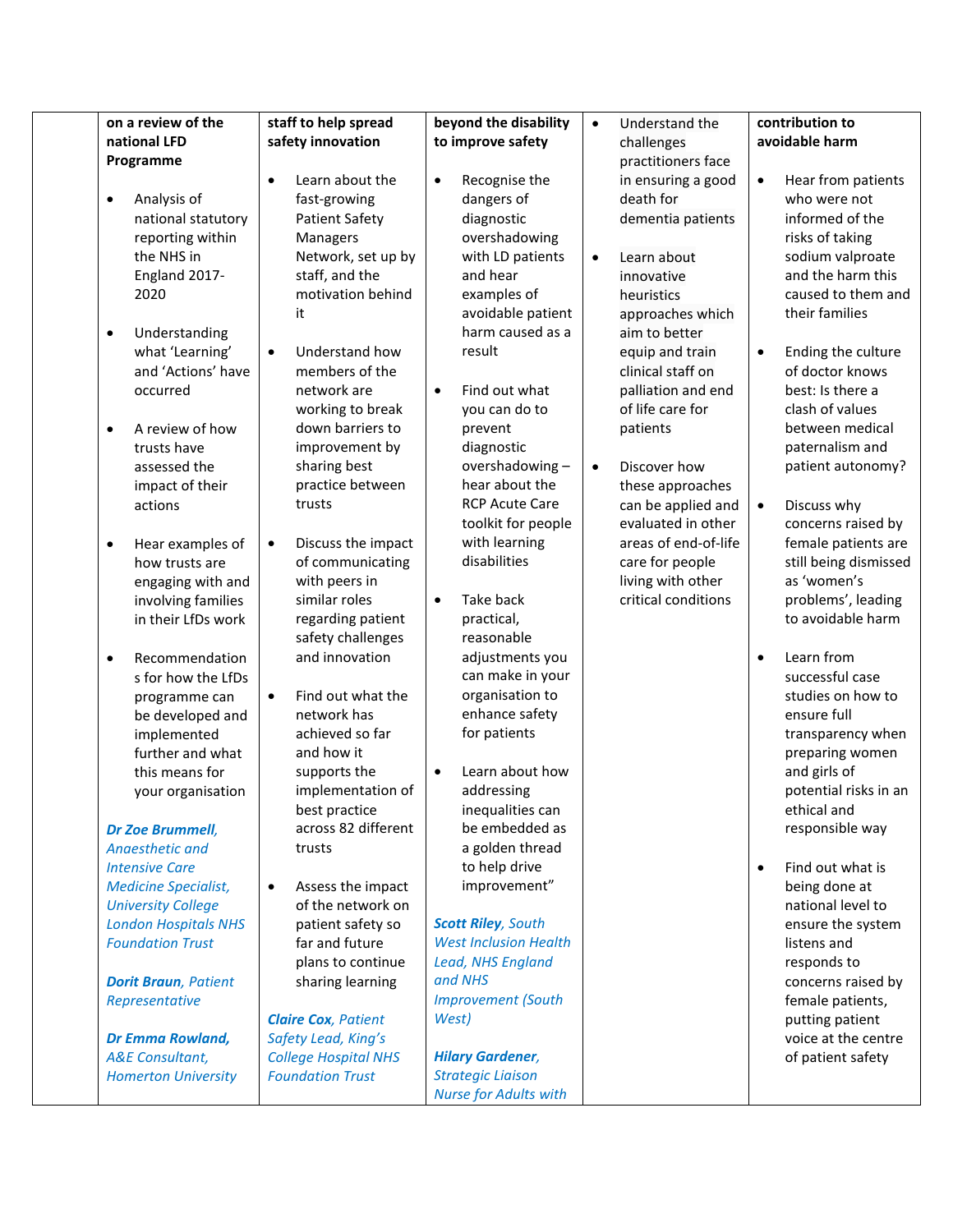|       | <b>Hospital NHS</b>                   | <b>Jordan Nicholls,</b>                                                                                                   | <b>Learning Disabilities -</b> |                             | <b>Emma Murphy.</b>          |
|-------|---------------------------------------|---------------------------------------------------------------------------------------------------------------------------|--------------------------------|-----------------------------|------------------------------|
|       | <b>Foundation Trust</b>               | Serious Incident,                                                                                                         | Primary Health,                |                             | Founder, Independent         |
|       |                                       | <b>Governance and</b>                                                                                                     | <b>Hertfordshire County</b>    |                             | <b>Fetal Anti Convulsant</b> |
|       |                                       | <b>Quality Improvement</b>                                                                                                | Council                        |                             | Trust (IN-FACT)              |
|       |                                       | Lead, Central and                                                                                                         |                                |                             |                              |
|       |                                       | North West London                                                                                                         | <b>Gavin Howcraft,</b>         |                             | <b>Janet Williams,</b>       |
|       |                                       | <b>NHS Foundation Trust</b>                                                                                               | <b>Expert by experience</b>    |                             | Founder, Independent         |
|       |                                       |                                                                                                                           |                                |                             | <b>Fetal Anti Convulsant</b> |
|       |                                       | <b>Jayne Addison, Patient</b>                                                                                             | <b>Chaired by Dr Alison</b>    |                             | Trust (IN-FACT)              |
|       |                                       | Safety and Risk Lead,                                                                                                     | Tavaré, Clinical Lead,         |                             |                              |
|       |                                       | The Christie NHS                                                                                                          | NHS@Home SW and                |                             |                              |
|       |                                       | <b>Foundation Trust</b>                                                                                                   | <b>Primary Care Clinical</b>   |                             |                              |
|       |                                       |                                                                                                                           | Lead, West of                  |                             |                              |
|       |                                       | Chaired by Helen                                                                                                          | <b>England Academic</b>        |                             |                              |
|       |                                       | Hughes,                                                                                                                   | <b>Health Science</b>          |                             |                              |
|       |                                       | Chief Executive,                                                                                                          | <b>Network</b>                 |                             |                              |
|       |                                       | <b>Patient Safety Learning</b>                                                                                            |                                |                             |                              |
| 12.45 | <b>Lunch break in Exhibition Hall</b> |                                                                                                                           |                                |                             |                              |
|       |                                       |                                                                                                                           |                                |                             |                              |
|       | <b>Outpatients' department</b>        |                                                                                                                           |                                |                             |                              |
|       |                                       | This is an opportunity for you to meet the speakers and ask your questions                                                |                                |                             |                              |
| 13.30 | <b>Keynote</b>                        |                                                                                                                           |                                |                             |                              |
|       |                                       | The road to zero: Eliminating unnecessary deaths in a post-pandemic NHS                                                   |                                |                             |                              |
|       |                                       |                                                                                                                           |                                |                             |                              |
|       | $\bullet$                             | Hear from The Rt Hon Jeremy Hunt MP on how the NHS can reduce the number of avoidable deaths to zero, saving              |                                |                             |                              |
|       |                                       | money, reducing backlogs and improving work conditions in the process                                                     |                                |                             |                              |
|       |                                       |                                                                                                                           |                                |                             |                              |
|       | $\bullet$                             | What is being done at national level to help make the switch from a culture of blame to a culture of learning in order to |                                |                             |                              |
|       | meet this goal                        |                                                                                                                           |                                |                             |                              |
|       |                                       |                                                                                                                           |                                |                             |                              |
|       | $\bullet$                             |                                                                                                                           |                                |                             |                              |
|       | $\bullet$                             | Key considerations and takeaways to help you deliver the safest, highest quality care post-pandemic to achieve our own    |                                |                             |                              |
|       | 1948 moment                           |                                                                                                                           |                                |                             |                              |
|       |                                       |                                                                                                                           |                                |                             |                              |
|       | $\bullet$                             | Take this opportunity to ask questions and challenge our speakers via the event app                                       |                                |                             |                              |
|       |                                       |                                                                                                                           |                                |                             |                              |
|       |                                       | The Rt Hon Jeremy Hunt MP, Chair, Health and Social Care Committee and Former Health Secretary                            |                                |                             |                              |
|       |                                       |                                                                                                                           |                                |                             |                              |
|       |                                       | Shaun Lintern, Health Correspondent, The Independent, and Patient Safety Congress Chair                                   |                                |                             |                              |
| 14.00 | Minimising the risks                  | <b>Advancing from</b>                                                                                                     | <b>Managing the effects</b>    | Dying with dignity:         | The first Women's            |
|       | of extravasation                      | 'requires                                                                                                                 | of Long-covid on staff         | Innovative end of life      | <b>Health Strategy:</b>      |
|       |                                       | improvement' to                                                                                                           | to prevent human               | care models to ensure       | Redesigning the system       |
|       | Understand the<br>$\bullet$           | 'good' - Taking the                                                                                                       | error                          | patients die well and       | to prioritise care on        |
|       | volume of claims                      | next step in your                                                                                                         |                                | safely                      | clinical need, not           |
|       | submitted                             | improvement journey                                                                                                       | Hear from<br>$\bullet$         |                             | gender                       |
|       | relating to                           | Hear from trusts<br>$\bullet$                                                                                             | frontline staff                | Understand the<br>$\bullet$ |                              |
|       | extravasation                         | who have gone                                                                                                             | affected by Long-              | challenges                  | Learn about the<br>$\bullet$ |
|       | injury and the                        | from 'requires                                                                                                            | covid and get an               | practitioners face          | government-led               |
|       | cost this has on                      | improvement' to                                                                                                           | understanding of               | in ensuring high            | Women's Health               |
|       | patients and the                      | 'good' by the CQC                                                                                                         | how it is                      | quality end of life         | Strategy in England          |
|       | system                                | and find out what                                                                                                         | impacting their                | care for patients           | as part of plans to          |
|       |                                       |                                                                                                                           | ability to carry               | and support for             | level up health care         |
|       |                                       | which areas they                                                                                                          |                                | families                    |                              |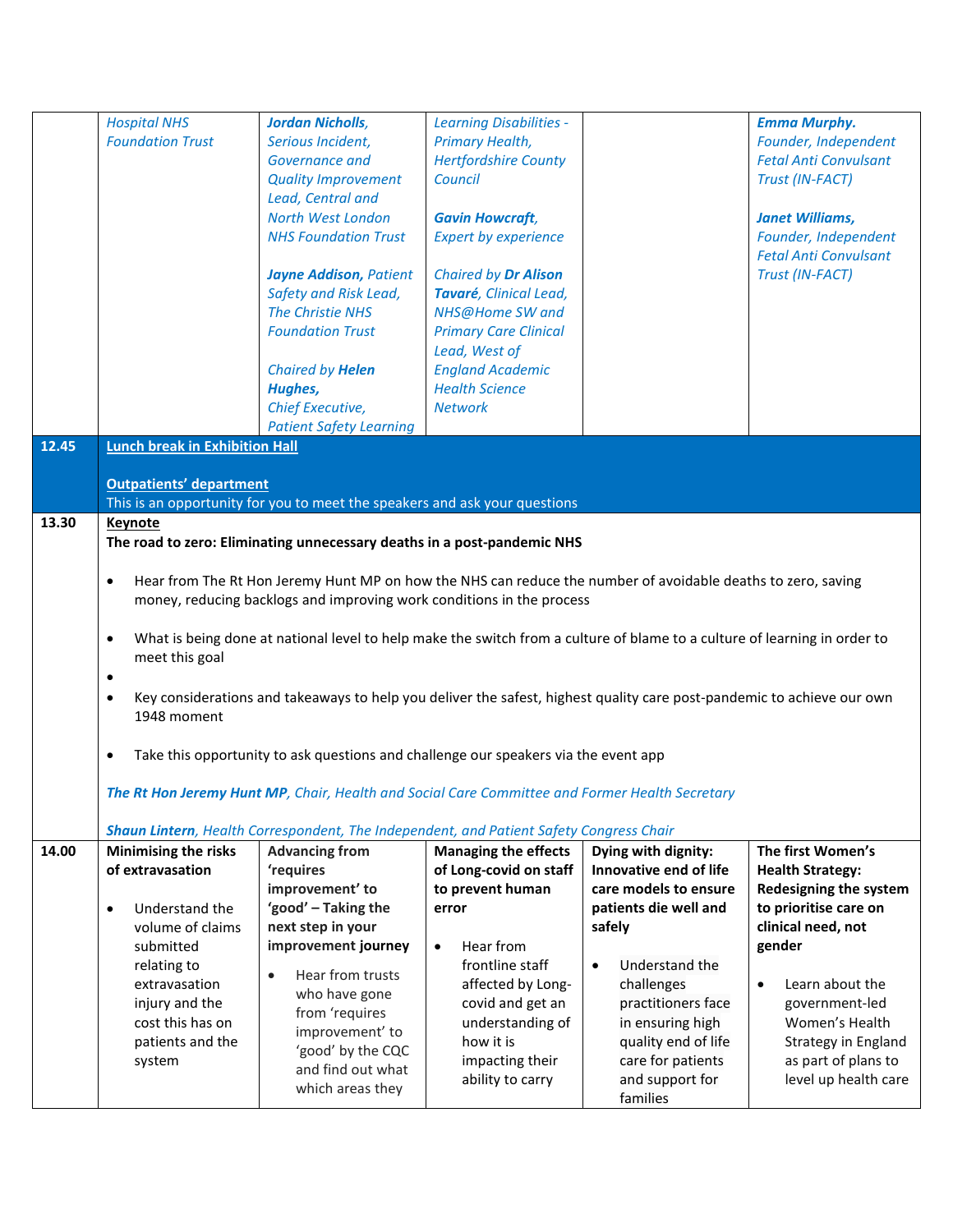|       | $\bullet$<br>$\bullet$ | Hear from a trust<br>that has<br>implemented<br>innovate ways to<br>reduce the risk of<br>extravasation<br>injury<br>Get an update on<br>national guidance<br>and new<br>recommendations                                        | focused on to raise<br>quality standards<br>Hear examples of<br>$\bullet$<br>inspirational<br>projects from<br>trusts that helped<br>bridge the gap<br>from 'requires<br>improvement' to<br>'good'<br>Take back practical<br>$\bullet$<br>and relatable<br>advice to help you<br>in your own<br>improvement<br>journey<br><b>Hayley Flavell, Director</b><br>of Nursing, The<br><b>Shrewsbury and Telford</b><br><b>Hospital NHS Trust</b><br>Dr Ruth O'Dowd,<br><b>Consultant</b><br>Anaesthetist and<br><b>Associate Medical</b><br><b>Director Patient Safety</b><br>and Quality<br><b>Improvement, North</b><br>Cumbria Integrated<br><b>Care NHS Foundation</b><br><b>Trust</b><br>Chaired by Dr Lauren<br>Morgan,<br><b>Human Factors</b><br>Lecturer, Quality,<br>Reliability, Safety and<br><b>Teamwork Unit,</b><br><b>Patient Safety</b><br>Academy,<br>University of Oxford | out daily roles<br>safely<br>Share practical<br>$\bullet$<br>steps managers<br>can take to<br>effectively<br>support staff<br>experiencing<br>symptoms of<br>Long-covid<br>Recommendation<br>$\bullet$<br>s and examples<br>of how the<br>current approach<br>to long-covid can<br>be improved to<br>avoid harm and<br>deterioration |  | Hear about best<br>$\bullet$<br>practice studies<br>and innovative<br>approaches to<br>end-of-life care<br>which have<br>ensuring high<br>quality of care for<br>patients and<br>support for<br>families<br>Take back practical<br>$\bullet$<br>advice and<br>support to enable<br>you to transform<br>end of life care in<br>different settings<br>Gain insight into<br>$\bullet$<br>the national<br>framework for<br>end-of-life care<br>and how this can<br>be translated into<br>local action | $\bullet$<br>$\bullet$ | Get an update on<br>key issues raised in<br>response to a call<br>for evidence to<br>inform the<br>government's<br>approach to<br>tackling gender<br>health inequality<br>Find out how these<br>insights will inform<br>the upcoming<br>Women's Health<br>Strategy to create a<br>healthcare system<br>that prioritises care<br>on the basis of<br>clinical need, not<br>gender |
|-------|------------------------|---------------------------------------------------------------------------------------------------------------------------------------------------------------------------------------------------------------------------------|----------------------------------------------------------------------------------------------------------------------------------------------------------------------------------------------------------------------------------------------------------------------------------------------------------------------------------------------------------------------------------------------------------------------------------------------------------------------------------------------------------------------------------------------------------------------------------------------------------------------------------------------------------------------------------------------------------------------------------------------------------------------------------------------------------------------------------------------------------------------------------------|--------------------------------------------------------------------------------------------------------------------------------------------------------------------------------------------------------------------------------------------------------------------------------------------------------------------------------------|--|---------------------------------------------------------------------------------------------------------------------------------------------------------------------------------------------------------------------------------------------------------------------------------------------------------------------------------------------------------------------------------------------------------------------------------------------------------------------------------------------------|------------------------|---------------------------------------------------------------------------------------------------------------------------------------------------------------------------------------------------------------------------------------------------------------------------------------------------------------------------------------------------------------------------------|
| 14.50 |                        | Time to move between sessions                                                                                                                                                                                                   |                                                                                                                                                                                                                                                                                                                                                                                                                                                                                                                                                                                                                                                                                                                                                                                                                                                                                        |                                                                                                                                                                                                                                                                                                                                      |  |                                                                                                                                                                                                                                                                                                                                                                                                                                                                                                   |                        |                                                                                                                                                                                                                                                                                                                                                                                 |
| 14.55 |                        | <b>Patient Safety Question Time</b>                                                                                                                                                                                             |                                                                                                                                                                                                                                                                                                                                                                                                                                                                                                                                                                                                                                                                                                                                                                                                                                                                                        |                                                                                                                                                                                                                                                                                                                                      |  |                                                                                                                                                                                                                                                                                                                                                                                                                                                                                                   |                        |                                                                                                                                                                                                                                                                                                                                                                                 |
|       |                        | Join us for the closing keynote Q&A discussion and have your chance to ask questions to the panel of leading healthcare figures<br>and patient safety experts.<br>Dr Habib Naqvi MBE, Director, NHS Race and Health Observatory |                                                                                                                                                                                                                                                                                                                                                                                                                                                                                                                                                                                                                                                                                                                                                                                                                                                                                        |                                                                                                                                                                                                                                                                                                                                      |  |                                                                                                                                                                                                                                                                                                                                                                                                                                                                                                   |                        |                                                                                                                                                                                                                                                                                                                                                                                 |